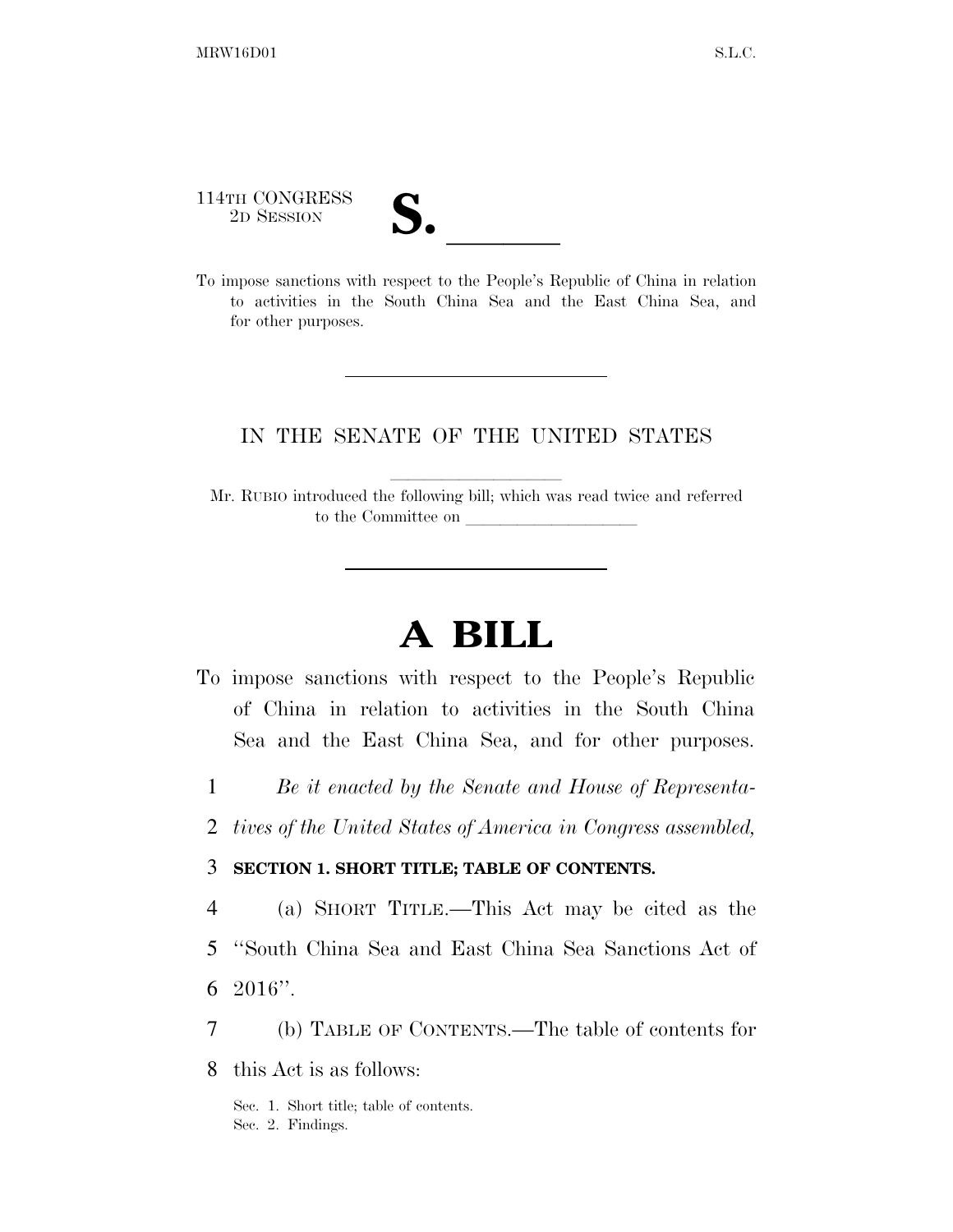- Sec. 3. Definitions.
- Sec. 4. Policy of the United States with respect to the South China Sea and the East China Sea.
- Sec. 5. Sense of Congress with respect to the South China Sea and the East China Sea.
- Sec. 6. Sanctions with respect to Chinese persons responsible for China's activities in the South China Sea and the East China Sea.
- Sec. 7. Determinations and report on Chinese companies active in the South China Sea and the East China Sea.
- Sec. 8. Prohibition against documents portraying the South China Sea or the East China Sea as part of China.
- Sec. 9. Prohibition on facilitating certain investments in the South China Sea or the East China Sea.
- Sec. 10. Department of Justice affirmation of non-recognition of annexation.
- Sec. 11. Non-recognition of Chinese sovereignty over the South China Sea or the East China Sea.
- Sec. 12. Prohibition on certain assistance to countries that recognize Chinese sovereignty over the South China Sea or the East China Sea.

#### 1 **SEC. 2. FINDINGS.**

- 2 Congress makes the following findings:
- 3 (1) According to the Asia-Pacific Maritime Se-4 curity Strategy issued by the Department of Defense 5 in August 2015, ''Although the United States takes 6 no position on competing sovereignty claims to land 7 features in the region, all such claims must be based 8 upon land (which in the case of islands means natu-9 rally formed areas of land that are above water at 10 high tide), and all maritime claims must derive from 11 such land in accordance with international law.''.

 (2) According to the annual report of the De- partment of Defense to Congress on the military power of the People's Republic of China submitted in April 2016, ''Throughout 2015, China continued to assert sovereignty claims over features in the East and South China Seas. In the East China Sea,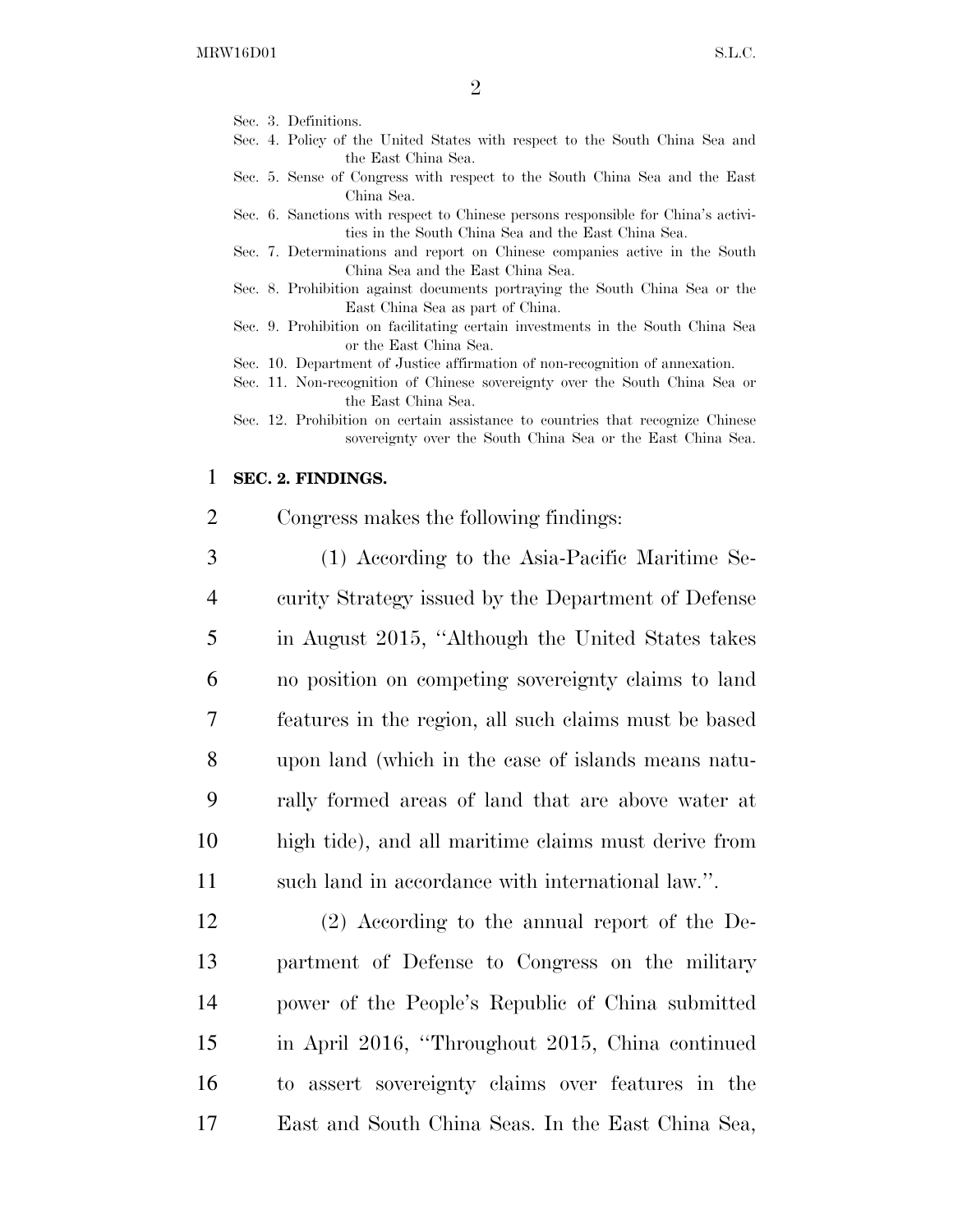China continued to use maritime law enforcement ships and aircraft to patrol near the Senkaku (Diaoyu) Islands in order to challenge Japan's claim. In the South China Sea, China paused its land reclamation effort in the Spratly Islands in late 2015 after adding more than 3,200 acres of land to the seven features it occupies in the archipelago. Al- though these artificial islands do not provide China with any additional territorial or maritime rights within the South China Sea, China will be able to use them as persistent civil-military bases to en- hance its long-term presence in the South China Sea significantly.''.

 (3) On May 30, 2015, at the Shangri-la Dia- logue of the International Institute for Strategic Studies, Secretary of Defense Ashton Carter stated that ''with its actions in the South China Sea, China is out of step with both the international rules and norms that underscore the Asia-Pacific's security ar- chitecture, and the regional consensus that favors di-plomacy and opposes coercion''.

 (4) On July 24, 2015, Admiral Harry Harris, Jr., noted at a forum in Colorado that each year more than \$5,300,000,000,000 in global sea-based trade passes through the South China Sea.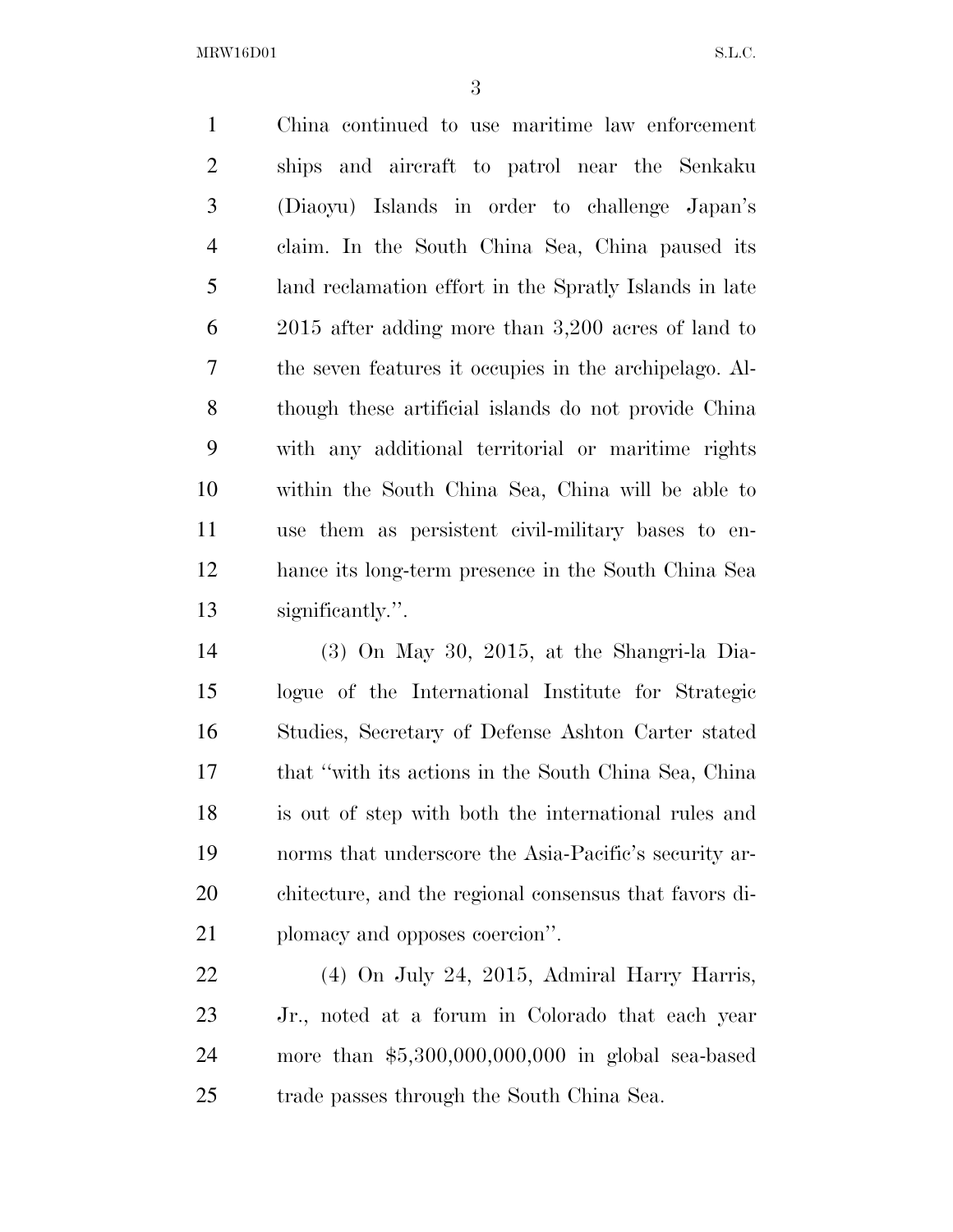(5) On June 4, 2016, at the Shangri-la Dia- logue, Secretary of Defense Ashton Carter stated: ''[T]he United States will stand with regional part- ners to uphold core principles, like freedom of navi- gation and overflight and the peaceful resolution of disputes through legal means and in accordance with international law. As I affirmed here last year, and America's Freedom of Navigation Operations in the South China Sea have demonstrated, the United States will continue to fly, sail and operate wherever international law allows, so that everyone in the re-gion can do the same.''.

 (6) On July 12, 2016, the Permanent Court of Arbitration's Tribunal organized pursuant to the United Nations Convention on the Law of the Sea issued its unanimous award in the arbitration insti- tuted by Republic of the Philippines against the Peo- ple's Republic of China. The Tribunal noted that its award is final and binding under that Convention.

 (7) Also according to the award, the Tribunal ''concluded that, to the extent China had historical rights to resources in the waters of the South China Sea, such rights were extinguished to the extent they were incompatible with the exclusive economic zones provided for in the Convention. The Tribunal con-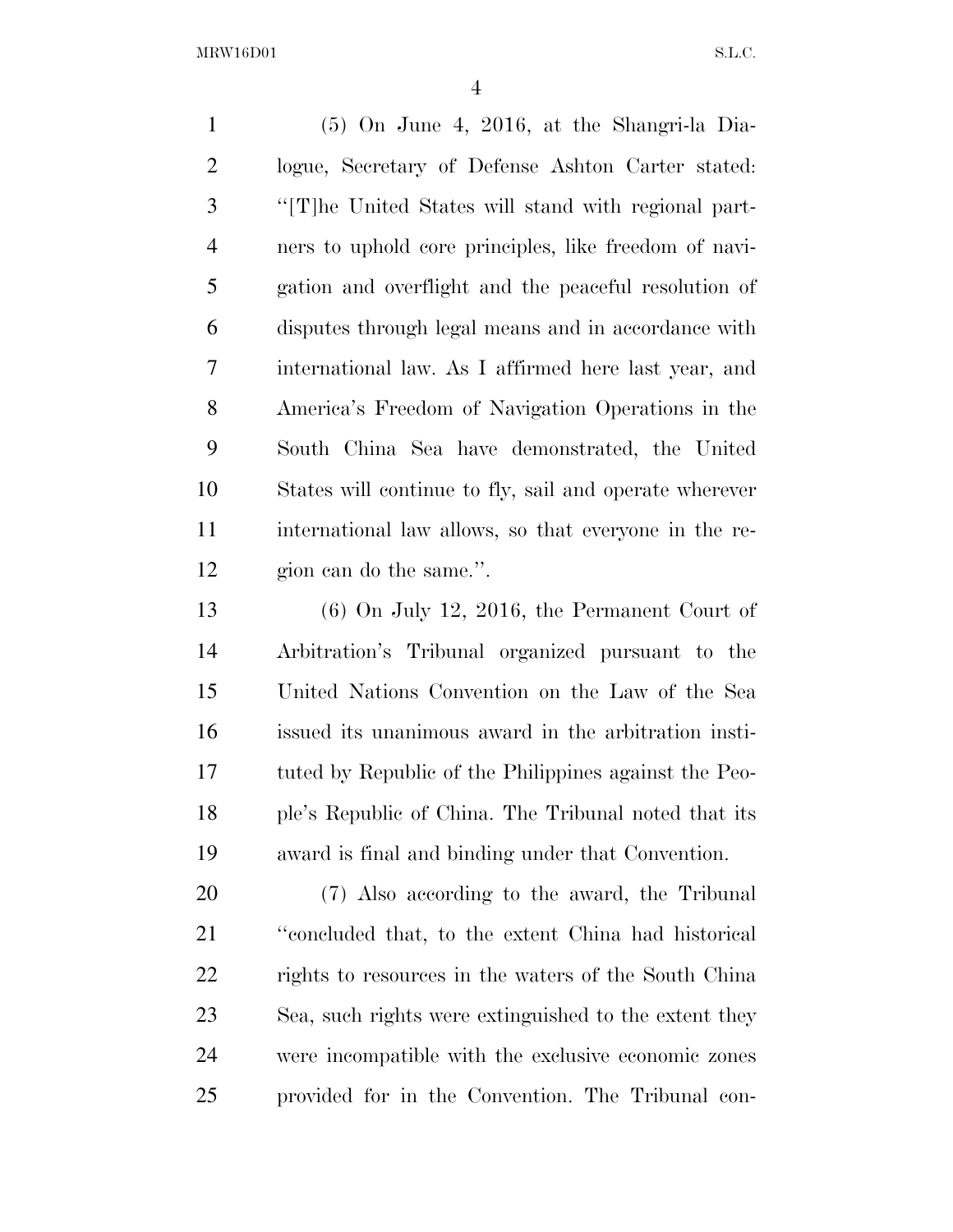cluded that there was no legal basis for China to claim historic rights to resources within the sea areas falling within the 'nine-dash line'.''.

 (8) Also according to the award, the Tribunal ''held that the Spratly Islands cannot generate mari- time zones collectively as a unit. Having found that none of the features claimed by China was capable of generating an exclusive economic zone, the Tri- bunal found that it could—without delimiting a boundary—declare that certain sea areas are within the exclusive economic zone of the Philippines, be- cause those areas are not overlapped by any possible entitlement of China.''.

 (9) Also according to the award, the Tribunal ''found that China had violated the Philippines' sov- ereign rights in its exclusive economic zone by (a) interfering with Philippine fishing and petroleum ex- ploration, (b) constructing artificial islands and (c) failing to prevent Chinese fishermen from fishing in the zone. The Tribunal also held that fishermen from the Philippines (like those from China) had traditional fishing rights at Scarborough Shoal and that China had interfered with these rights in re- stricting access. The Tribunal further held that Chi-nese law enforcement vessels had unlawfully created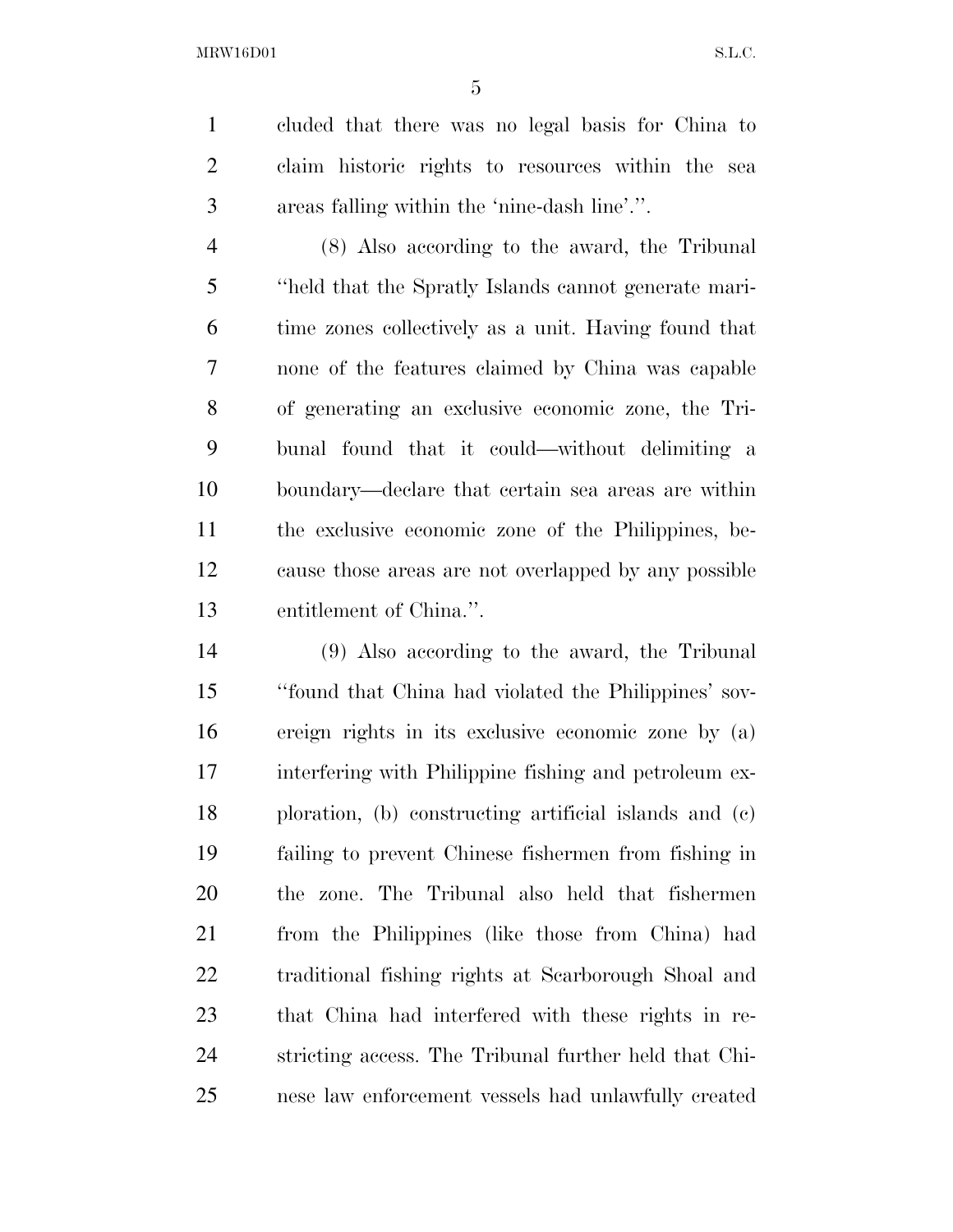a serious risk of collision when they physically ob-structed Philippine vessels.''.

 (10) On July 12, 2016, the Ministry of Foreign Affairs of the People's Republic of China issued a statement that China ''declares that the [Tribunal] award is null and void and has no binding force. China neither accepts nor recognizes it. . ..China's territorial sovereignty and maritime rights and inter- ests in the South China Sea shall under no cir- cumstances be affected by those awards. China op- poses and will never accept any claim or action based on those awards.''.

 (11) On July 12, 2016, the Government of the People's Republic of China issued the fifth state- ment in the name of that Government since 1979 that—

 (A) stated that the People's Republic of China has sovereignty over the 4 rocks and shoals in the South China Sea;

 (B) claims internal waters, territorial seas, contiguous zones, one or more exclusive eco- nomic zones, and a continental shelf based on 23 that sovereignty claim; and

 (C) continues to claim historic rights in the South China Sea.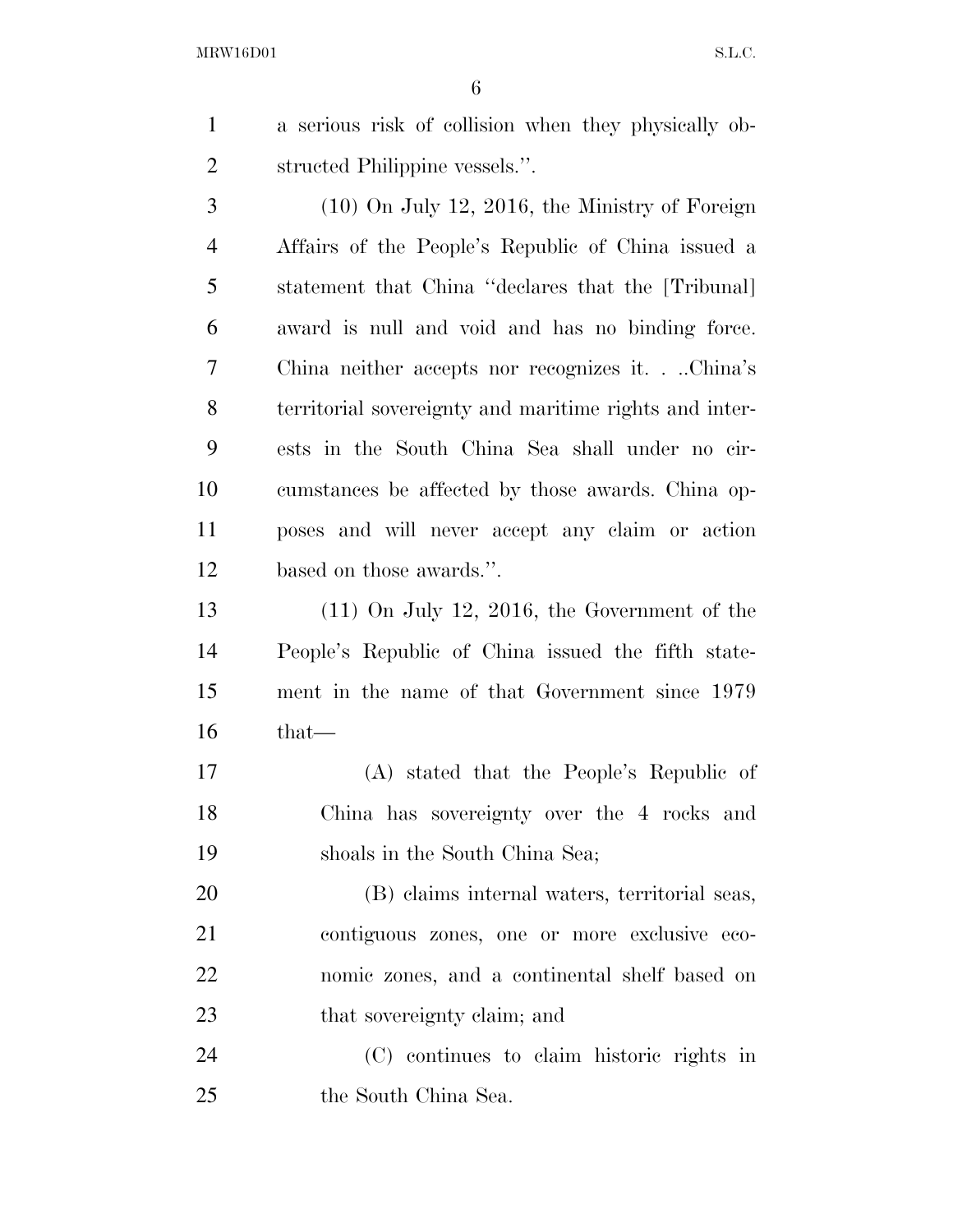(12) On July 12, 2016, Assistant Secretary of State and Department of State Spokesperson John Kirby noted that the ''United States strongly sup- ports the rule of law. We support efforts to resolve territorial and maritime disputes in the South China Sea peacefully, including through arbitration. . ..we urge all claimants to avoid provocative statements or actions. This decision can and should serve as a new opportunity to renew efforts to address maritime disputes peacefully.''.

 (13) On July 13, 2016, the Vice Foreign Min- ister of the People's Republic of China, Liu Zhenmin, said that declaring an air defense identi- fication zone in the South China Sea would depend on the threat China faces and stated that ''[i]f our security is threatened, we of course have the right to set it up''.

 (14) On July 18, 2016, the People's Liberation Army Air Force of the People's Republic of China stated that it had conducted a ''combat air patrol'' over the South China Sea and that it would become ''regular practice'' in the future. A spokesperson stated that the People's Liberation Army Air Force ''will firmly defend national sovereignty, security and maritime interests, safeguard regional peace and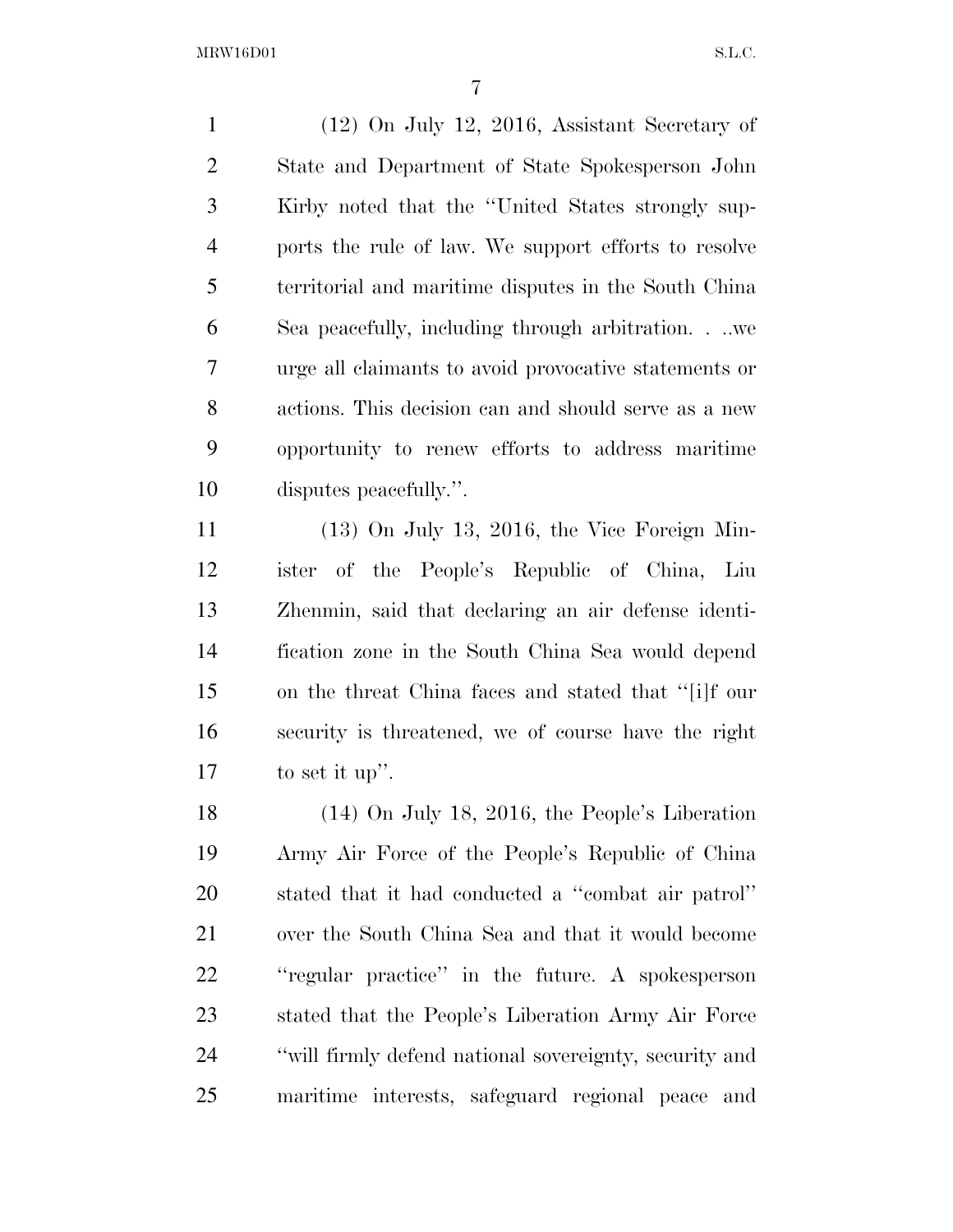stability, and cope with various threats and chal-lenges''.

 (15) On August 2, 2016, the Supreme People's Court of the People's Republic of China issued a ju- dicial interpretation that people caught illegally fish- ing in Chinese waters could be jailed for up to one year.

 (16) In the Agreement concerning the Ryukyu Islands and the Daito Islands with Related Arrange- ments, signed at Washington and Tokyo June 17, 1971 (23 UST 446), between the United States and Japan (commonly referred to as the ''Okinawa Re- version Treaty''), the United States agreed to apply the Treaty of Mutual Cooperation and Security, with Agreed Minute and Exchanges of Notes (11 UST 1632), signed at Washington January 19, 1961, be- tween the United States and Japan, to the area cov- ered by the Okinawa Reversion Treaty, including the Senkaku Islands.

 (17) On October 30, 2010, then-Secretary of State Hillary Clinton stated that ''. . . with respect 22 to the Senkaku Islands, the United States has never taken a position on sovereignty, but we have made it very clear that the islands are part of our mutual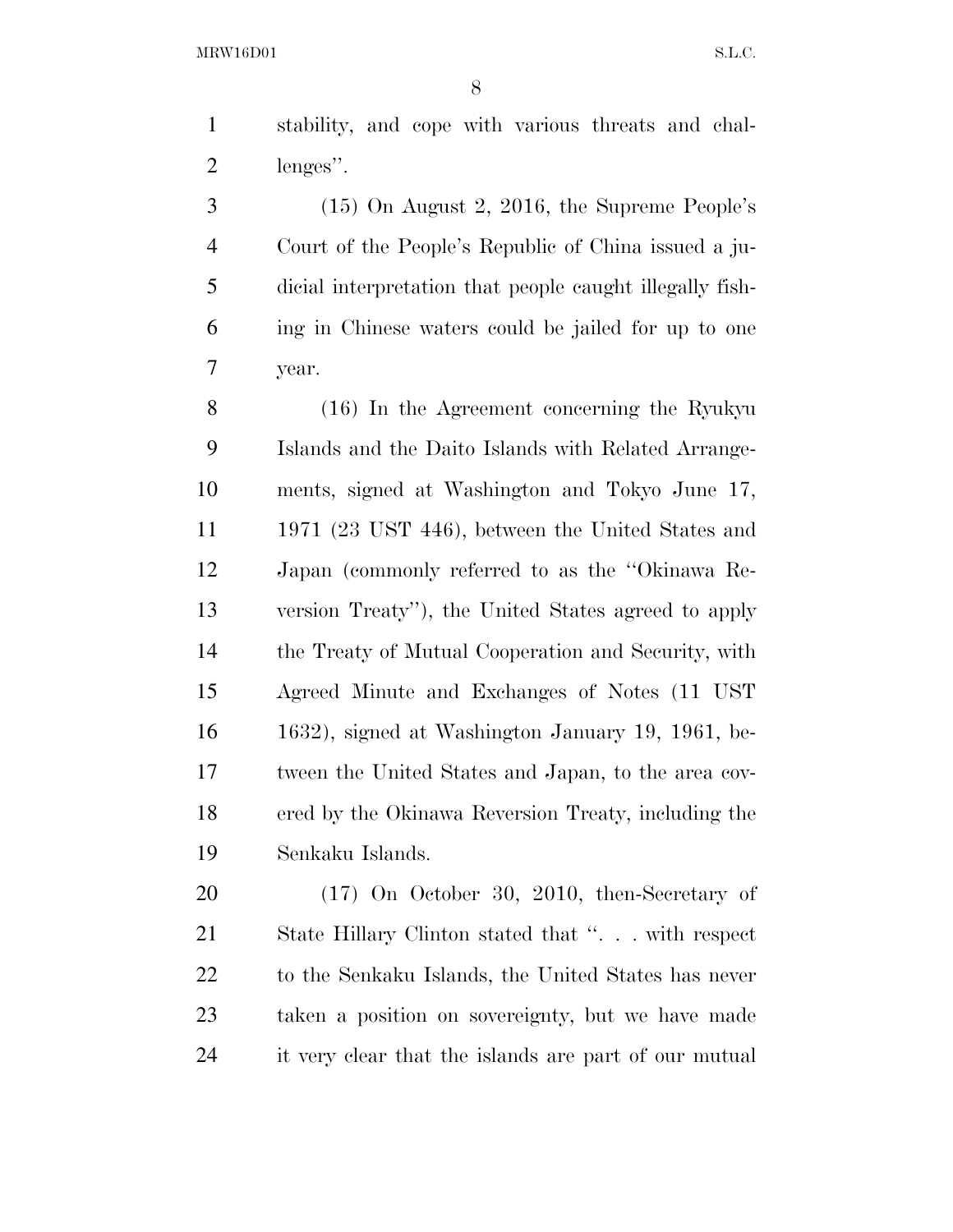treaty obligations, and the obligation to defend Japan''.

 (18) In April 2014, President Barack Obama stated, ''The policy of the United States is clear— the Senkaku Islands are administered by Japan and therefore fall within the scope of Article 5 of the U.S.-Japan Treaty of Mutual Cooperation and Secu- rity. And we oppose any unilateral attempts to un-dermine Japan's administration of these islands.''.

#### **SEC. 3. DEFINITIONS.**

In this Act:

12 (1) ACCOUNT; CORRESPONDENT ACCOUNT; PAY- ABLE-THROUGH ACCOUNT.—The terms ''account'', ''correspondent account'', and ''payable-through ac- count'' have the meanings given those terms in sec-16 tion 5318A of title 31, United States Code.

 (2) APPROPRIATE CONGRESSIONAL COMMIT- TEES.—The term ''appropriate congressional com-mittees'' means—

 (A) the Committee on Foreign Relations, the Committee on Armed Services, the Com- mittee on Banking, Housing, and Urban Af- fairs, and the Select Committee on Intelligence of the Senate; and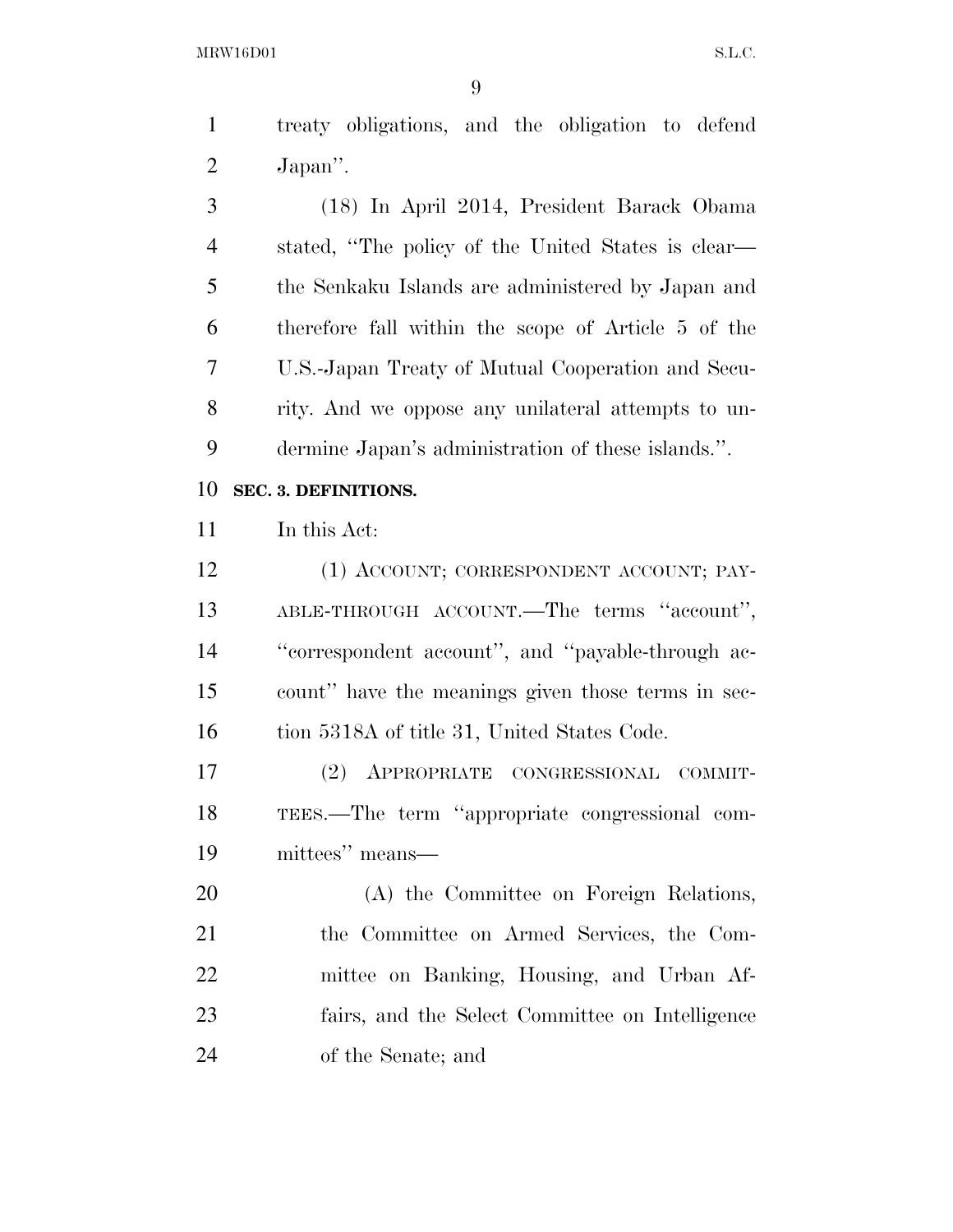| $\mathbf{1}$   | (B) the Committee on Foreign Affairs, the                         |
|----------------|-------------------------------------------------------------------|
| $\overline{2}$ | Committee on Armed Services, the Committee                        |
| 3              | on Financial Services, and the Permanent Se-                      |
| $\overline{4}$ | lect Committee on Intelligence of the House of                    |
| 5              | Representatives.                                                  |
| 6              | (3) CHINESE PERSON.—The term "Chinese"                            |
| 7              | person" means—                                                    |
| 8              | $(A)$ an individual who is a citizen or na-                       |
| 9              | tional of the People's Republic of China; or                      |
| 10             | (B) an entity organized under the laws of                         |
| 11             | the People's Republic of China or otherwise                       |
| 12             | subject to the jurisdiction of the Government of                  |
| 13             | the People's Republic of China.                                   |
| 14             | FINANCIAL INSTITUTION.—The term "fi-<br>(4)                       |
| 15             | nancial institution" means a financial institution                |
| 16             | specified in subparagraph $(A)$ , $(B)$ , $(C)$ , $(D)$ , $(E)$ , |
| 17             | $(F), (G), (H), (I), (J), (K), (M), (N), (P), (R), (T),$          |
| 18             | $(Y)$ , or $(Z)$ of section $5312(a)(2)$ of title 31, United      |
| 19             | States Code.                                                      |
| 20             | FOREIGN<br>FINANCIAL INSTITUTION.—The<br>(5)                      |
| 21             | term "foreign financial institution" has the meaning              |
| 22             | given that term in section 1010.605 of title 31, Code             |
| 23             | of Federal Regulations (or any corresponding similar              |
| 24             | regulation or ruling).                                            |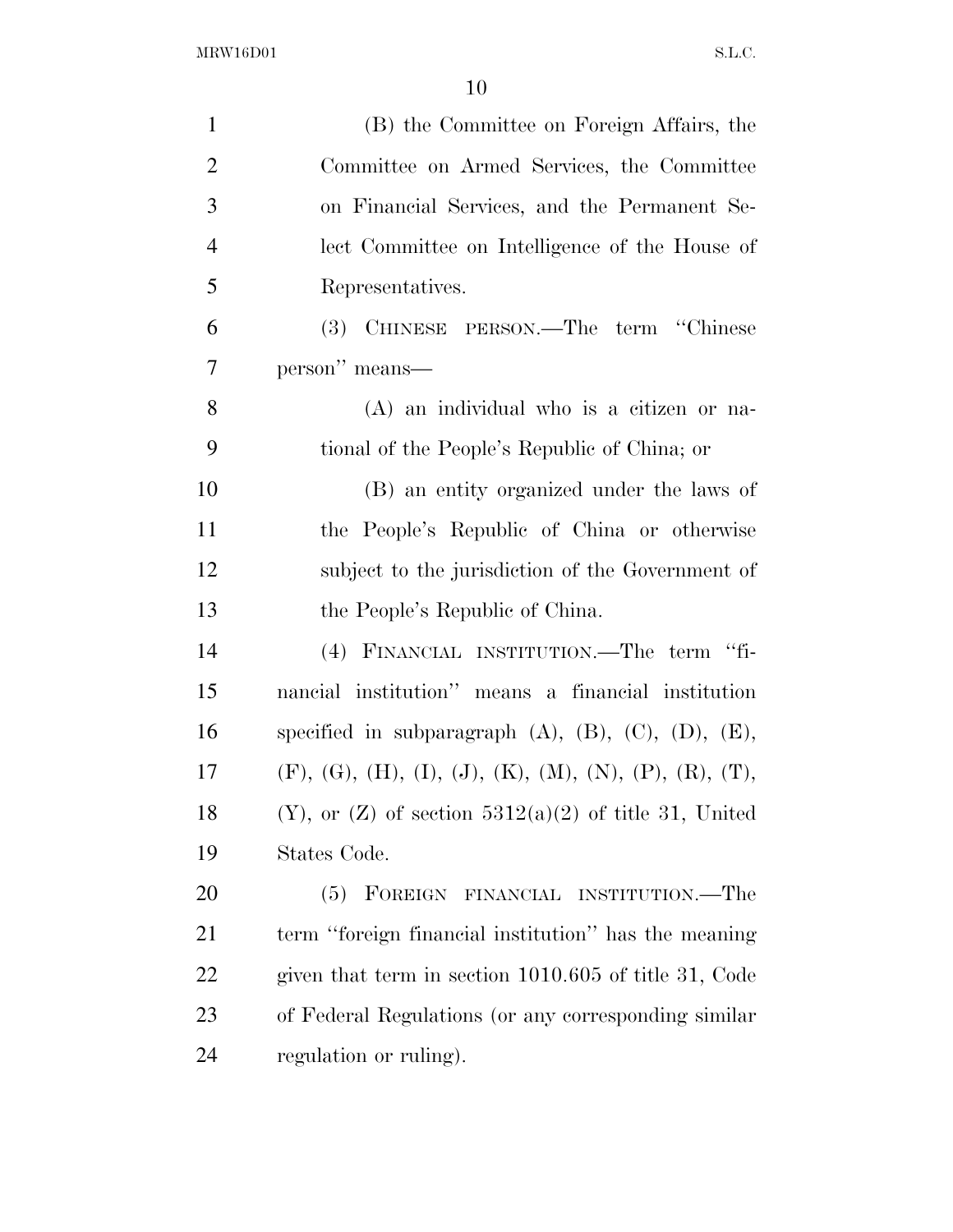| $\mathbf{1}$   | (6) KNOWINGLY.—The term "knowingly", with            |
|----------------|------------------------------------------------------|
| $\overline{2}$ | respect to conduct, a circumstance, or a result,     |
| 3              | means that a person has actual knowledge, or should  |
| $\overline{4}$ | have known, of the conduct, the circumstance, or the |
| 5              | result.                                              |
| 6              | (7) PERSON.—The term "person" means any              |
| 7              | individual or entity.                                |
| 8              | (8) UNITED STATES PERSON.—The<br>term                |
| 9              | "United States person" means—                        |
| 10             | (A) a United States citizen or an alien law-         |
| 11             | fully admitted for permanent residence to the        |
| 12             | United States; or                                    |
| 13             | (B) an entity organized under the laws of            |
| 14             | the United States or of any jurisdiction within      |
| 15             | the United States, including a foreign branch of     |
| 16             | such an entity.                                      |
| 17             | SEC. 4. POLICY OF THE UNITED STATES WITH RESPECT TO  |
| 18             | THE SOUTH CHINA SEA AND THE EAST CHINA               |
| 19             | SEA.                                                 |
| 20             | It is the policy of the United States—               |
| 21             | $(1)$ to support the principle that disputes be-     |
| 22             | tween countries should be resolved peacefully con-   |
| 23             | sistent with international law;                      |
| 24             | $(2)$ to reaffirm its unwavering commitment and      |
| 25             | support for allies and partners in the Asia-Pacific  |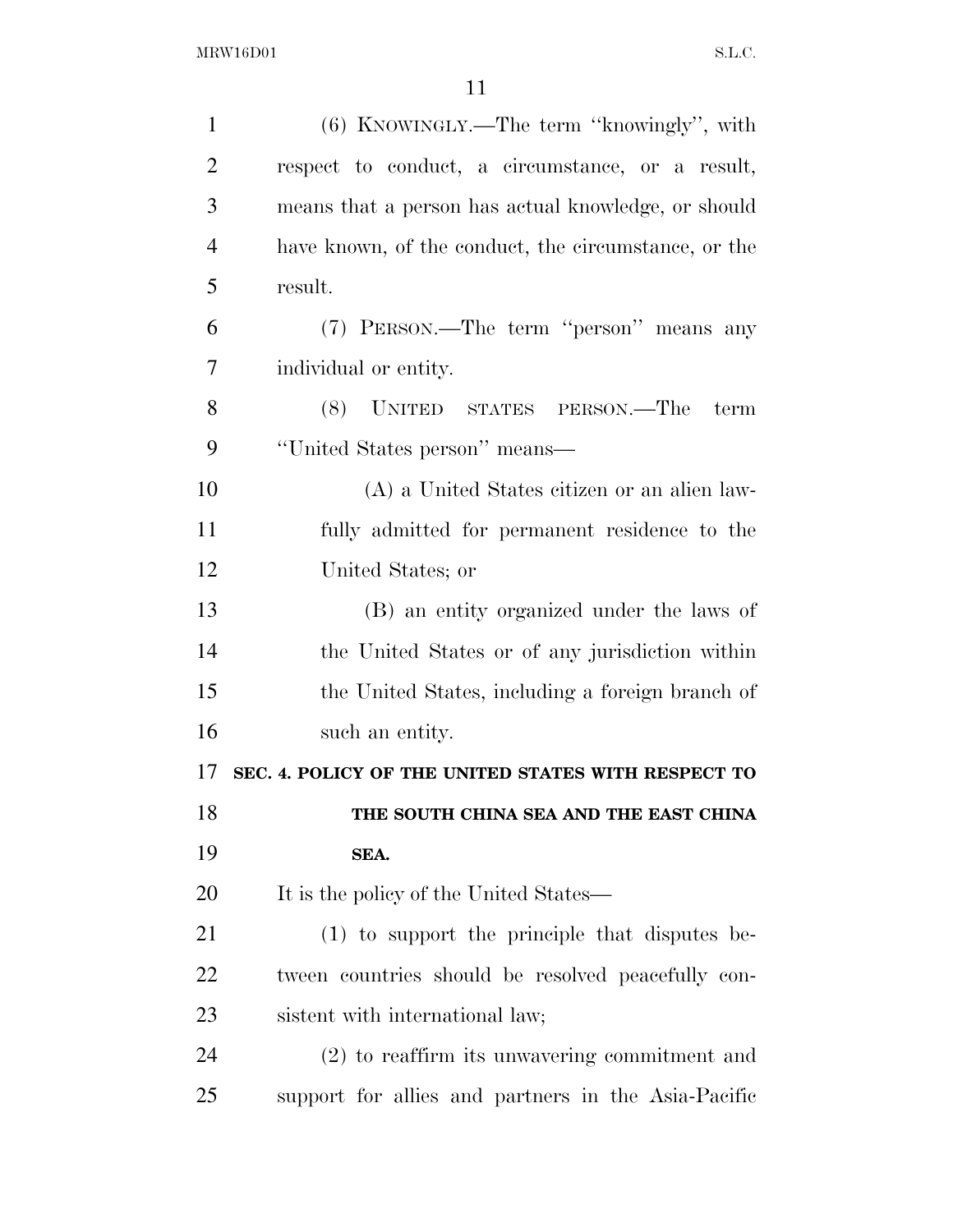| $\mathbf{1}$   | region, including longstanding United States pol-       |
|----------------|---------------------------------------------------------|
| $\overline{2}$ | $i$ cy—                                                 |
| 3              | $(A)$ regarding Article V of the Mutual De-             |
| $\overline{4}$ | fense Treaty, signed at Washington August 30,           |
| 5              | 1951 (3 UST 3947), between the United States            |
| 6              | and the Philippines; and                                |
| $\tau$         | (B) that Article V of the Mutual Defense                |
| 8              | Assistance Agreement, with Annexes, signed at           |
| 9              | Tokyo March 8, 1954 (5 UST 661), between                |
| 10             | the United States and Japan, applies to the             |
| 11             | Senkaku Islands, which are administered by              |
| 12             | Japan; and                                              |
| 13             | (3) to support the principle of freedom of the          |
| 14             | seas and to continue to use the sea and airspace        |
| 15             | wherever international law allows.                      |
| 16             |                                                         |
|                | SEC. 5. SENSE OF CONGRESS WITH RESPECT TO THE           |
| 17             | SOUTH CHINA SEA AND THE EAST CHINA SEA.                 |
| 18             | It is the sense of Congress that—                       |
| 19             | (1) the People's Republic of China cannot and           |
| 20             | should not be allowed to interfere in any way with      |
| 21             | the free use of waters and airspace in the South        |
| 22             | China Sea and the East China Sea by civilian and        |
| 23             | military ships and aircraft of all countries consistent |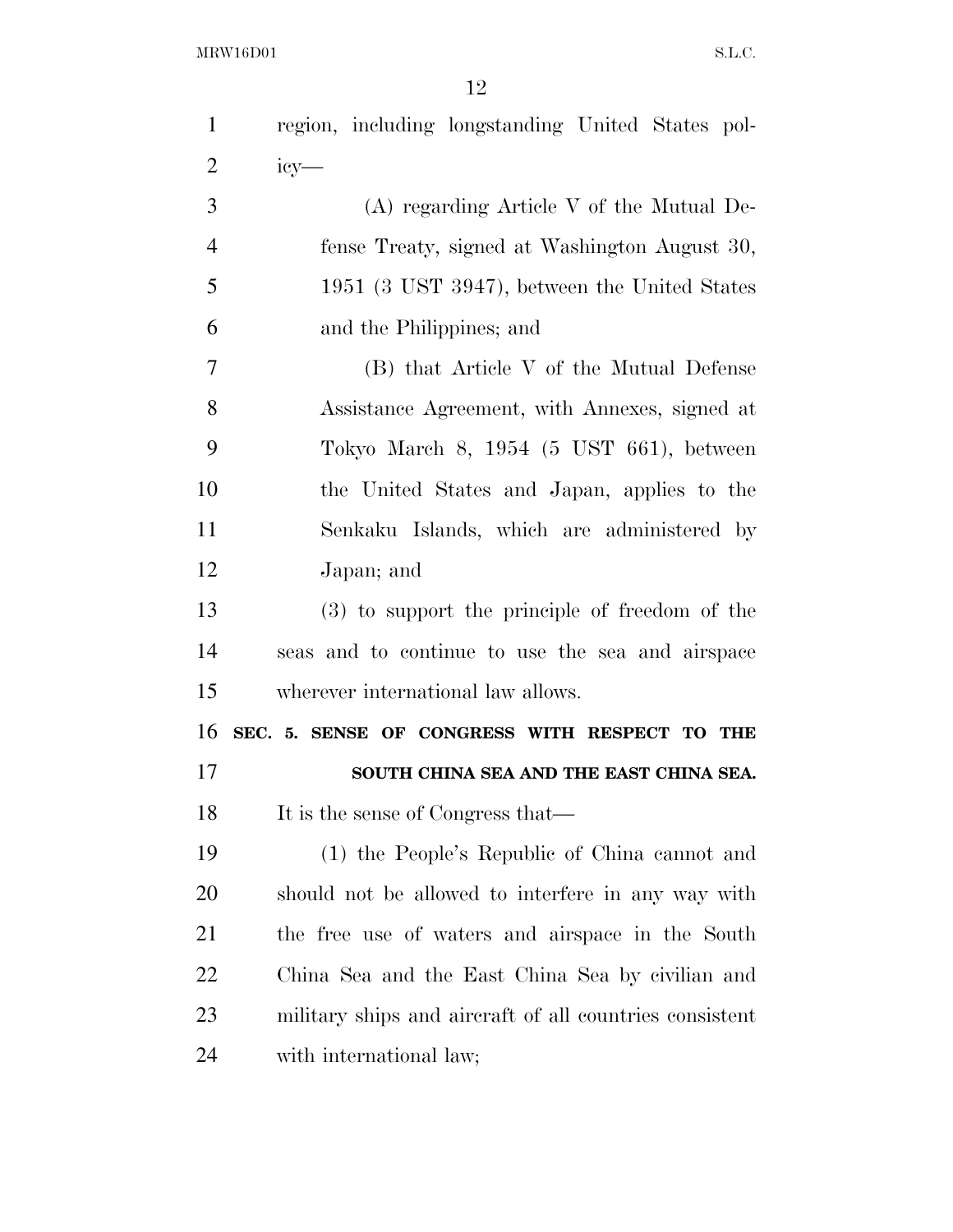| $\mathbf{1}$   | (2) the People's Republic of China should not         |
|----------------|-------------------------------------------------------|
| $\overline{2}$ | be allowed to continue to pursue illegitimate claims  |
| 3              | and to militarize an area that is essential to global |
| $\overline{4}$ | security; and                                         |
| 5              | (3) the United States should—                         |
| 6              | (A) continue and expand freedom of navi-              |
| 7              | gation operations and overflights;                    |
| 8              | (B) reconsider the traditional policy of not          |
| 9              | taking a position on individual claims; and           |
| 10             | (C) respond to provocations by the Peo-               |
| 11             | ple's Republic of China with commensurate ac-         |
| 12             | tions that impose costs on any attempts to un-        |
| 13             | dermine security in the region;                       |
| 14             | (4) the Senkaku Islands are covered by Article        |
| 15             | V of the Mutual Defense Assistance Agreement, with    |
| 16             | Annexes, signed at Tokyo March 8, 1954 (5 UST)        |
| 17             | 661), between the United States and Japan; and        |
| 18             | (5) the United States should firmly oppose any        |
| 19             | unilateral actions by the People's Republic of China  |
| 20             | that seek to undermine Japan's control of the         |
| 21             | Senkaku Islands.                                      |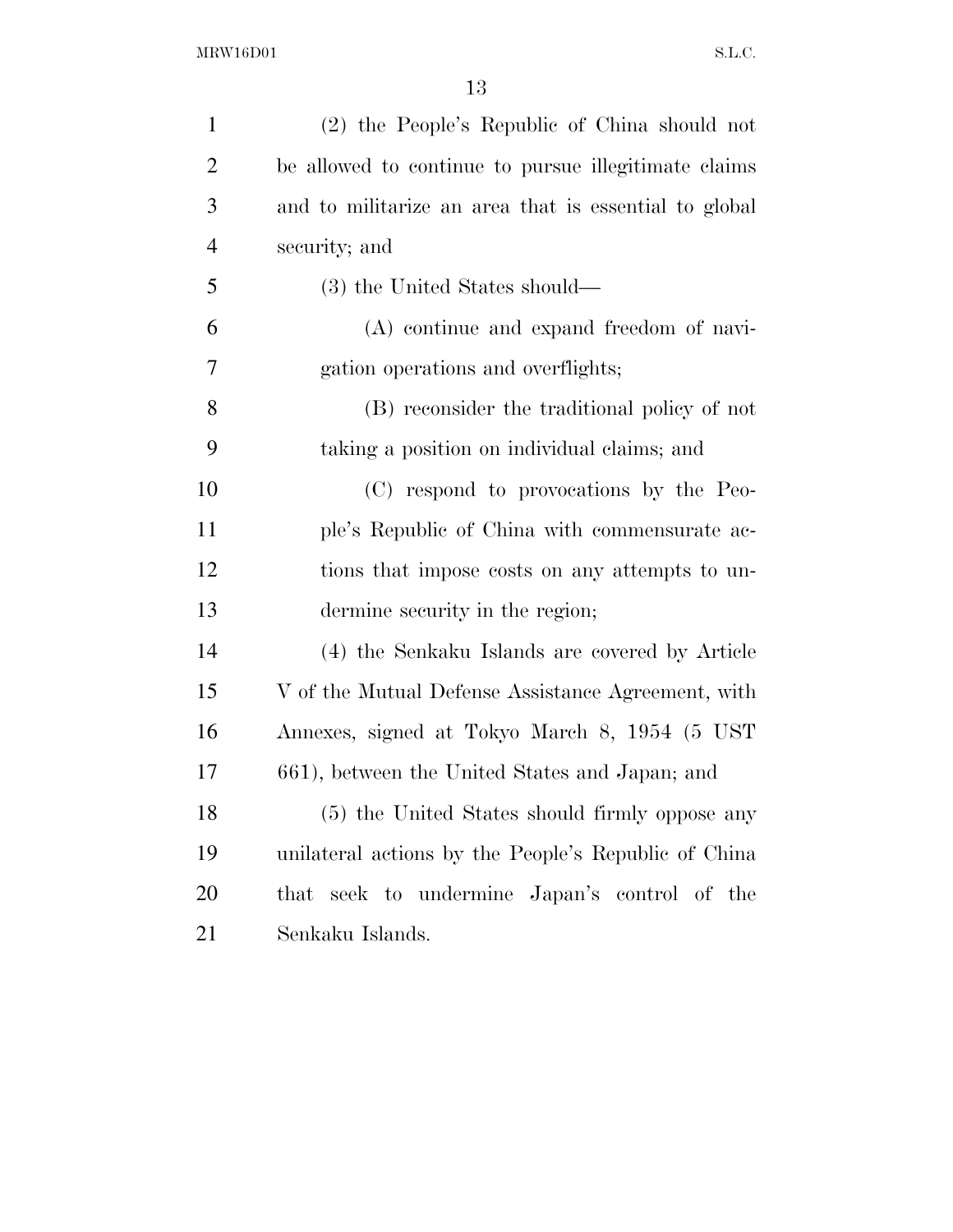**SEC. 6. SANCTIONS WITH RESPECT TO CHINESE PERSONS RESPONSIBLE FOR CHINA'S ACTIVITIES IN THE SOUTH CHINA SEA AND THE EAST CHINA SEA.** 

 (a) INITIAL IMPOSITION OF SANCTIONS.—On and after the date that is 60 days after the date of the enact- ment of this Act, the President shall impose the sanctions described in subsection (b) with respect to—

 (1) any Chinese person that contributes to con- struction or development projects, including land reclamation, island-making, lighthouse construction, building of base stations for mobile communications services, building of electricity and fuel supply facili- ties, or civil infrastructure projects, in areas of the South China Sea contested by one or more members of the Association of Southeast Asian Nations;

 (2) any Chinese person that is responsible for or complicit in, or has engaged in, directly or indi- rectly, actions or policies that threaten the peace, se- curity, or stability of areas of the South China Sea contested by one or more members of the Associa- tion of Southeast Asian Nations or areas of the East China Sea administered by Japan, including through the use of vessels and aircraft to impose the sov- ereignty of the People's Republic of China in those areas;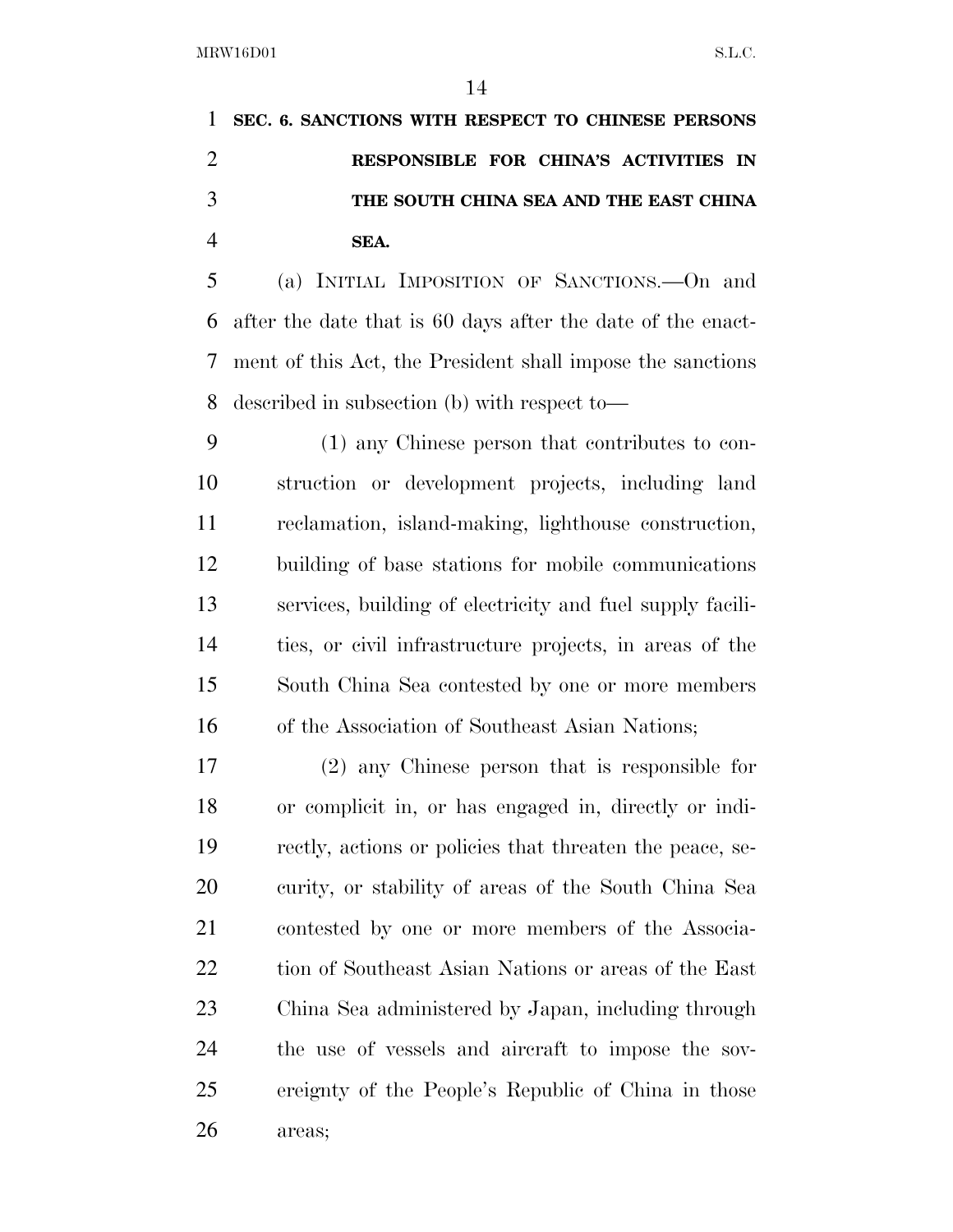| $\mathbf{1}$   | (3) any Chinese person that engages, or at-              |
|----------------|----------------------------------------------------------|
| $\overline{2}$ | tempts to engage, in an activity or transaction that     |
| 3              | materially contributes to, or poses a risk of materi-    |
| $\overline{4}$ | ally contributing to, an activity described in para-     |
| 5              | graph $(1)$ or $(2)$ ; and                               |
| 6              | $(4)$ any person that—                                   |
| 7              | $(A)$ is owned or controlled by a person de-             |
| 8              | scribed in paragraph $(1)$ , $(2)$ , or $(3)$ ;          |
| 9              | (B) is acting for or on behalf of such a                 |
| 10             | person; or                                               |
| 11             | (C) provides, or attempts to provide—                    |
| 12             | (i) financial, material, technological,                  |
| 13             | or other support to a person described in                |
| 14             | paragraph $(1)$ , $(2)$ , or $(3)$ ; or                  |
| 15             | (ii) goods or services in support of an                  |
| 16             | activity described in paragraph $(1)$ , $(2)$ , or       |
| 17             | (3).                                                     |
| 18             | (b) SANCTIONS DESCRIBED.—                                |
| 19             | (1) BLOCKING OF PROPERTY.—The President                  |
| 20             | shall block, in accordance with the International        |
| 21             | Emergency Economic Powers Act (50 U.S.C. 1701)           |
| 22             | et seq.), all transactions in all property and interests |
| 23             | in property of any person subject to subsection (a)      |
| 24             | if such property and interests in property are in the    |
| 25             | United States, come within the United States, or are     |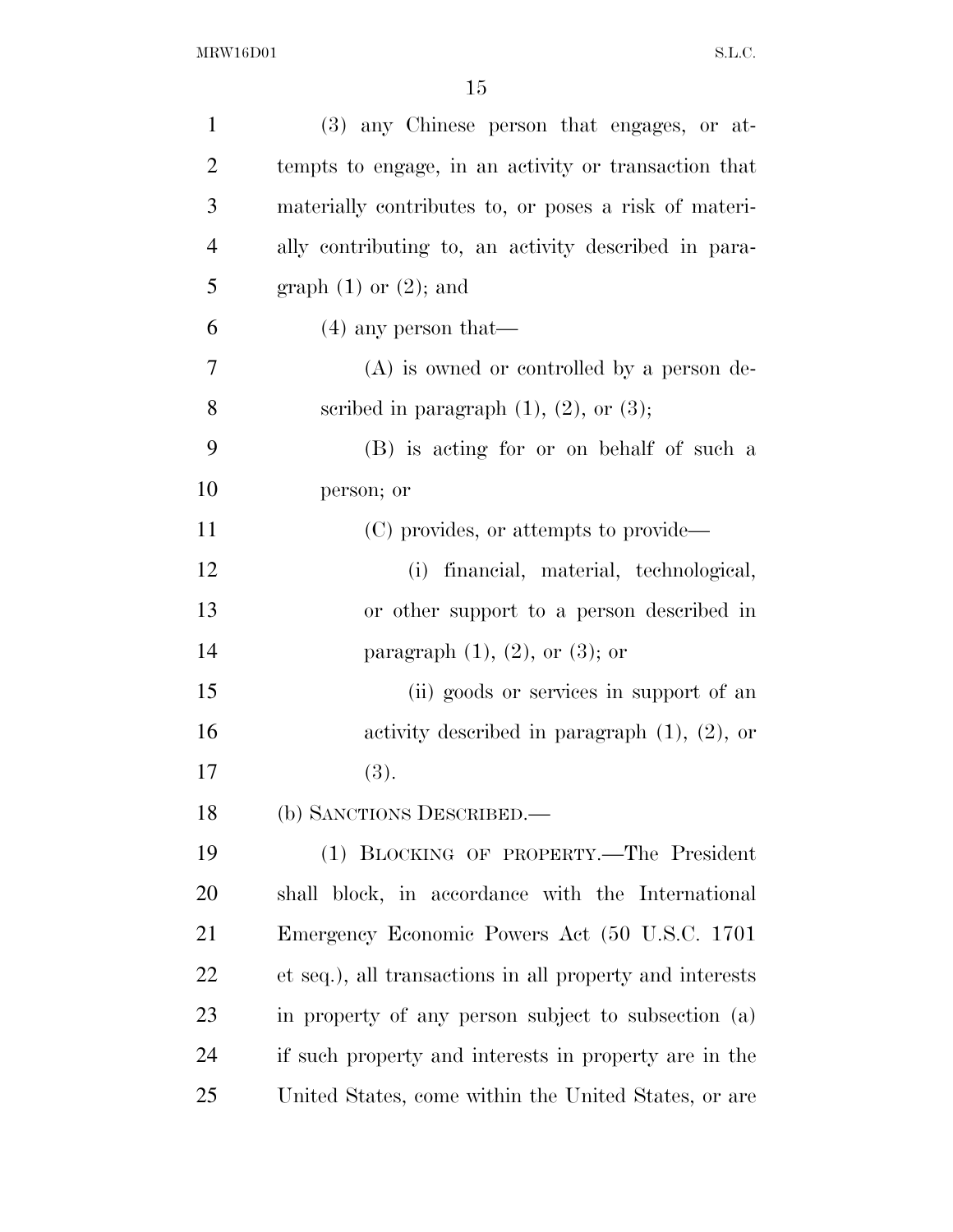or come within the possession or control of a United States person.

 (2) EXCLUSION FROM UNITED STATES.—The Secretary of State shall deny a visa to, and the Sec- retary of Homeland Security shall exclude from the United States, any person subject to subsection (a) that is an alien.

 (3) CURRENT VISA REVOKED.—The issuing consular officer, the Secretary of State, or the Sec- retary of Homeland Security (or a designee of one of such Secretaries) shall revoke any visa or other entry documentation issued to any person subject to subsection (a) that is an alien, regardless of when issued. The revocation shall take effect immediately and shall automatically cancel any other valid visa or entry documentation that is in the alien's possession. (c) EXCEPTIONS; PENALTIES.—

 (1) INAPPLICABILITY OF NATIONAL EMER- GENCY REQUIREMENT.—The requirements of section 202 of the International Emergency Economic Pow- ers Act (50 U.S.C. 1701) shall not apply for pur-22 poses of subsection  $(b)(1)$ .

23 (2) COMPLIANCE WITH UNITED NATIONS HEAD- QUARTERS AGREEMENT.—Paragraphs (2) and (3) of subsection (b) shall not apply if admission to the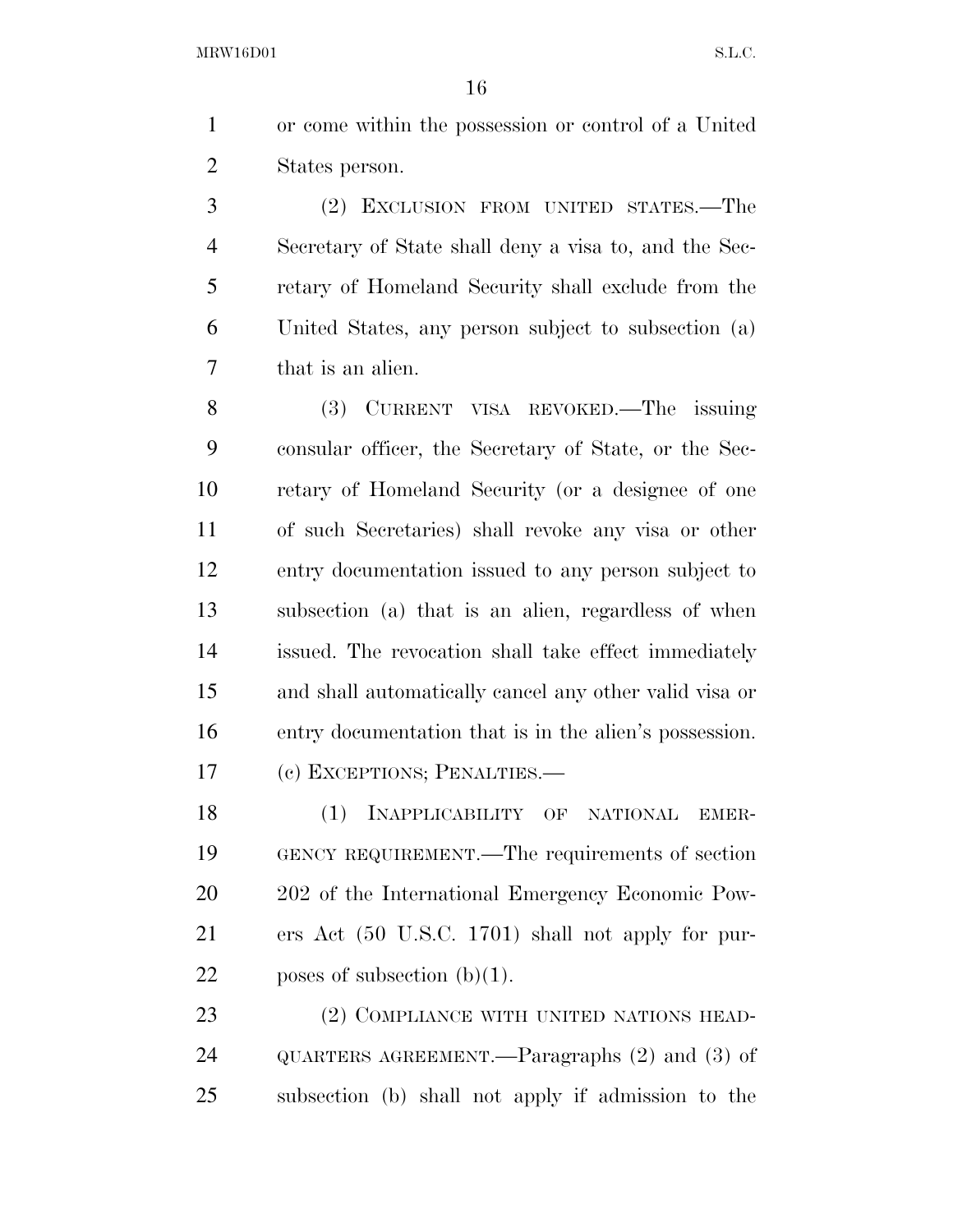United States is necessary to permit the United States to comply with the Agreement regarding the Headquarters of the United Nations, signed at Lake Success June 26, 1947, and entered into force No- vember 21, 1947, between the United Nations and the United States.

 (3) PENALTIES.—The penalties provided for in subsections (b) and (c) of section 206 of the Inter- national Emergency Economic Powers Act (50 U.S.C. 1705) shall apply to a person that violates, attempts to violate, conspires to violate, or causes a violation of regulations prescribed under subsection (b)(1) to the same extent that such penalties apply to a person that commits an unlawful act described in subsection (a) of such section 206.

16 (d) ADDITIONAL IMPOSITION OF SANCTIONS.

 (1) IN GENERAL.—The President shall prohibit the opening, and prohibit or impose strict conditions on the maintaining, in the United States of a cor- respondent account or a payable-through account by a foreign financial institution that the President de-22 termines knowingly, on or after the date that is 60 days after the date of the enactment of this Act, conducts or facilitates a significant financial trans-action for a person subject to subsection (a) if the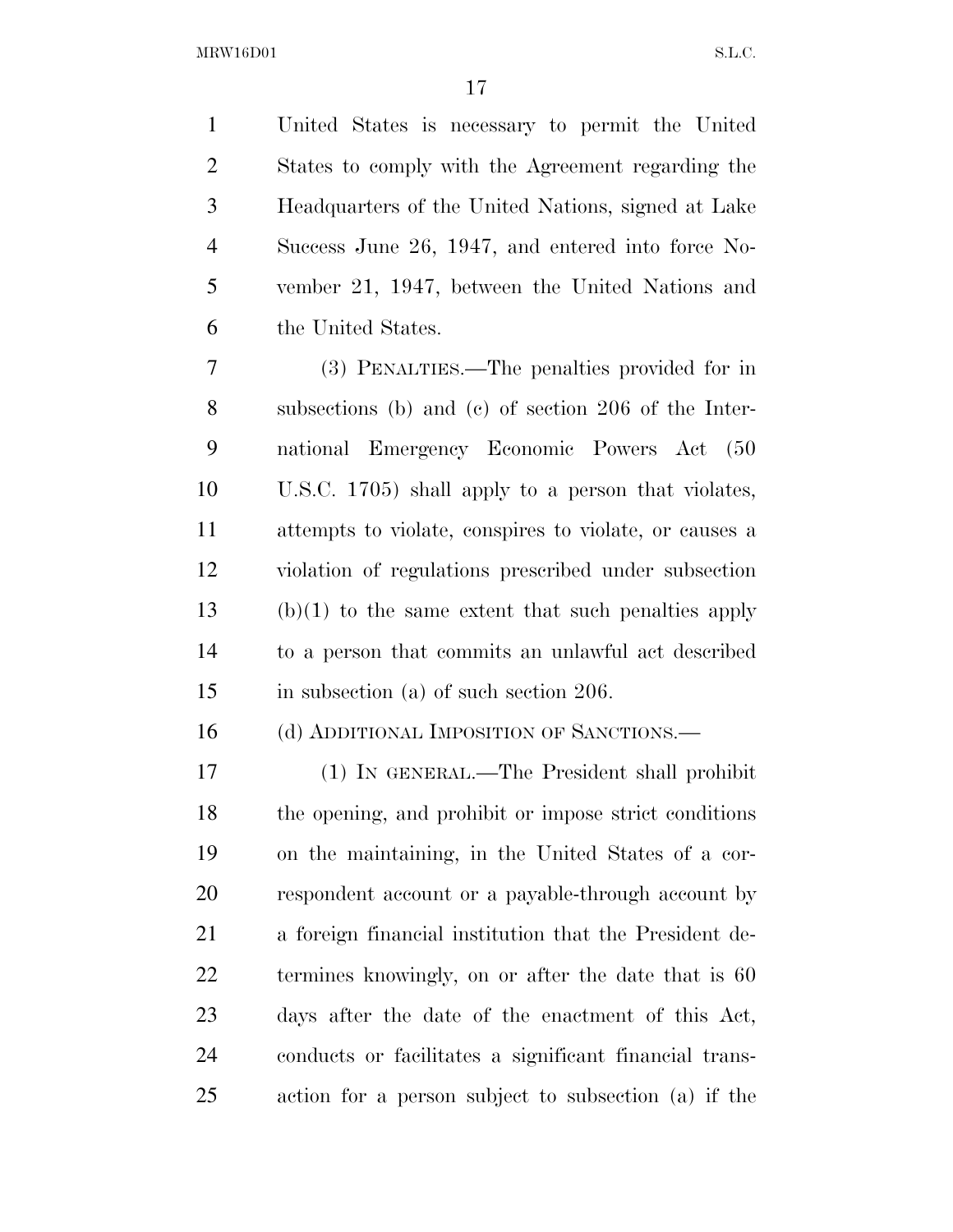| $\mathbf{1}$   | Director of National Intelligence determines that the |
|----------------|-------------------------------------------------------|
| $\overline{2}$ | Government of the People's Republic of China has—     |
| 3              | (A) declared an air defense identification            |
| $\overline{4}$ | zone over any part of the South China Sea;            |
| 5              | (B) initiated reclamation work at another             |
| 6              | disputed location in the South China Sea, such        |
| 7              | as at Scarborough Shoal;                              |
| 8              | seized control of Second Thomas<br>(C)                |
| 9              | Shoal;                                                |
| 10             | (D) deployed surface-to-air missiles to any           |
| 11             | of the artificial islands the People's Republic of    |
| 12             | China has built in the Spratly Island chain, in-      |
| 13             | cluding Fiery Cross, Mischief, or Subi Reefs;         |
| 14             | (E) established territorial baselines around          |
| 15             | the Spratly Island chain;                             |
| 16             | (F) increased harassment of Philippine                |
| 17             | vessels; or                                           |
| 18             | (G) increased provocative actions against             |
| 19             | the Japanese Coast Guard or Maritime Self-De-         |
| 20             | fense Force or U.S. forces in the East China          |
| 21             | Sea.                                                  |
| 22             | $(2)$ REPORT.—                                        |
| 23             | (A) IN GENERAL.—The determination of                  |
| 24             | the Director of National Intelligence referred to     |
| 25             | in paragraph (1) shall be submitted in a report       |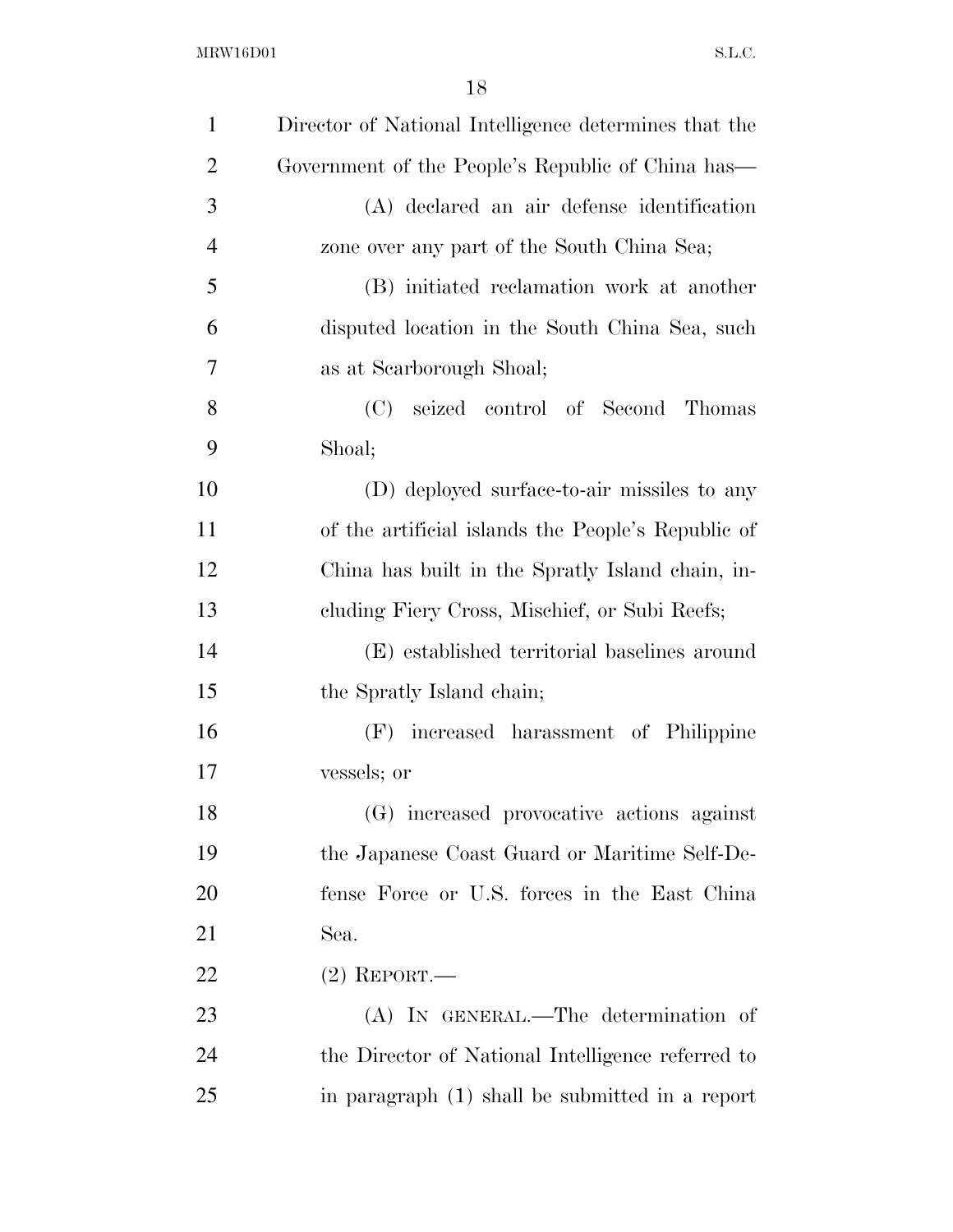| $\mathbf{1}$   | to the President and the appropriate congres-                    |
|----------------|------------------------------------------------------------------|
| $\overline{2}$ | sional committees.                                               |
| 3              | (B) FORM OF REPORT.—The report re-                               |
| $\overline{4}$ | quired by subparagraph (A) shall be submitted                    |
| 5              | in unclassified form, but may include a classi-                  |
| 6              | fied annex.                                                      |
| 7              | SEC. 7. DETERMINATIONS AND REPORT ON CHINESE COM-                |
| 8              | PANIES ACTIVE IN THE SOUTH CHINA SEA                             |
| 9              | AND THE EAST CHINA SEA.                                          |
| 10             | (a) IN GENERAL.—The Secretary of State shall sub-                |
| 11             | mit to the appropriate congressional committees a report         |
| 12             | that identifies each Chinese person the Secretary deter-         |
| 13             | mines is engaged in the activities described in section $6(a)$ . |
| 14             | (b) CONSIDERATION.—In preparing the report re-                   |
| 15             | quired under subsection (a), the Secretary of State shall        |
| 16             | make specific findings with respect to—                          |
| 17             | (1) CCCC Tianjin Dredging Co., Ltd.;                             |
| 18             | (2) CCCC Dredging (Group) Company, Ltd.;                         |
| 19             | (3) China Communications Construction Com-                       |
| 20             | pany (CCCC), Ltd.;                                               |
| 21             | China Petroleum Corporation (Sinopec<br>(4)                      |
| 22             | Group);                                                          |
| 23             | $(5)$ China Mobile;                                              |
| 24             | $(6)$ China Telecom;                                             |
| 25             | (7) China Southern Power Grid;                                   |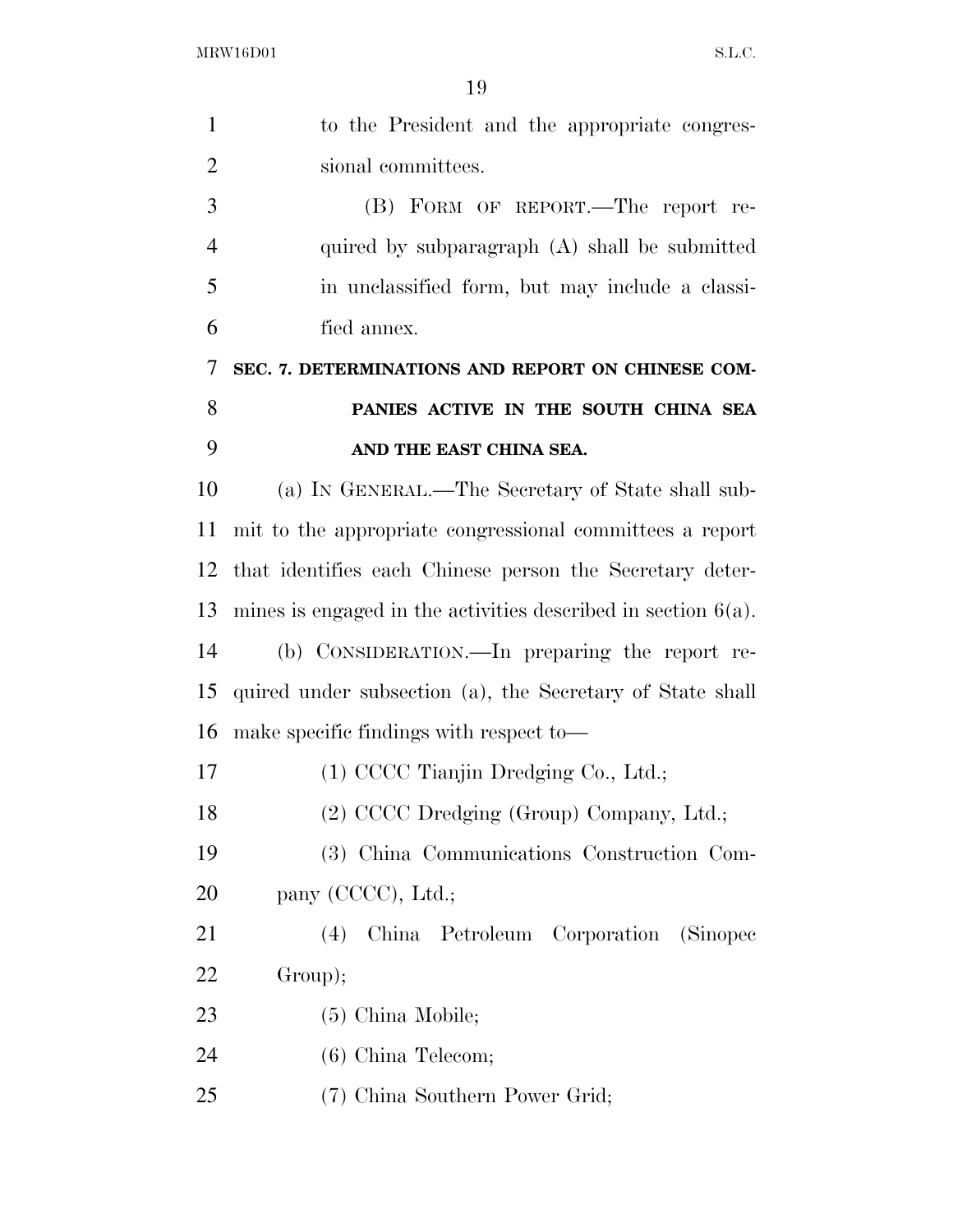| $\mathbf{1}$   | (8) CNFC Guangzhou Harbor Engineering        |
|----------------|----------------------------------------------|
| $\overline{2}$ | Company;                                     |
| 3              | (9) Zhanjiang South Project Construction Bu- |
| $\overline{4}$ | reau;                                        |
| 5              | (10) Hubei Jiangtian Construction Group;     |
| 6              | (11) China Harbour Engineering Company       |
| 7              | (CHEC);                                      |
| 8              | (12) Guangdong Navigation Group (GNG)        |
| 9              | Ocean Shipping;                              |
| 10             | (13) Shanghai Leading Energy Shipping;       |
| 11             | (14) China National Offshore Oil Corporation |
| 12             | (CNOOC);                                     |
| 13             | (15) China Oilfield Services Limited (COSL); |
| 14             | (16) China Precision Machinery Import/Export |
| 15             | Corporation (CPMIEC);                        |
| 16             | (17) China Aerospace Science and Industry    |
| 17             | Corporation (CASIC);                         |
| 18             | (18) Aviation Industry Corporation of China  |
| 19             | (AVIC);                                      |
| 20             | (19) Shenyang Aircraft Corporation;          |
| 21             | (20) Shaanxi Aircraft Corporation;           |
| 22             | (21) China Ocean Shipping (Group) Company    |
| 23             | (COSCO);                                     |
| 24             | (22) China Southern Airlines;                |
| 25             | $(23)$ Zhan Chaoying;                        |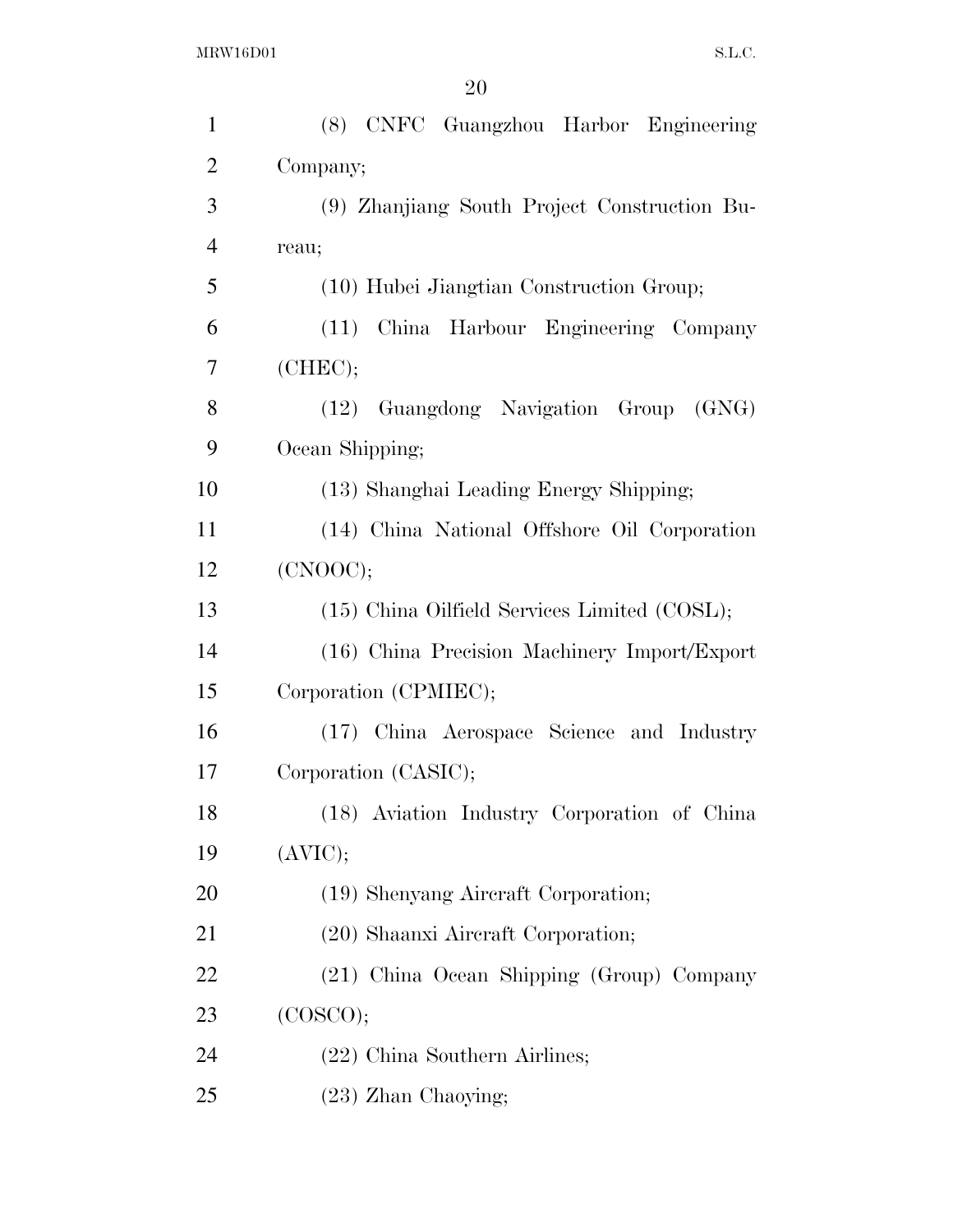| $\mathbf{1}$   | $(24)$ Sany Group; and                                    |
|----------------|-----------------------------------------------------------|
| $\overline{2}$ | $(25)$ affiliated Chinese persons.                        |
| 3              | (c) SUBMISSION AND FORM.—                                 |
| $\overline{4}$ | (1) SUBMISSION.—The report required by sub-               |
| 5              | section (a) shall be submitted not later than 60 days     |
| 6              | after the date of the enactment of this Act and every     |
| 7              | 180 days until the date that is 3 years after the date    |
| 8              | of the enactment of this Act.                             |
| 9              | (2) FORM.—The report required by subsection               |
| 10             | (a) shall be submitted in unclassified form, but may      |
| 11             | include a classified annex if the Secretary of State      |
| 12             | determines it is necessary for the national security      |
| 13             | interests of the United States to do so.                  |
| 14             | (3) PUBLIC AVAILABILITY.—The Secretary of                 |
| 15             | State shall publish the unclassified part of the report   |
| 16             | required by subsection (a) on a publicly available        |
| 17             | website of the Department of State.                       |
| 18             | SEC. 8. PROHIBITION AGAINST DOCUMENTS PORTRAYING          |
| 19             | THE SOUTH CHINA SEA OR THE EAST CHINA                     |
| 20             | SEA AS PART OF CHINA.                                     |
| 21             | The Government Publishing Office may not publish          |
| 22             | any map, document, record, electronic resource, or other  |
| 23             | paper of the United States (other than materials relating |
| 24             | to hearings held by committees of Congress or internal    |
| 25             | work product of a Federal agency) portraying or otherwise |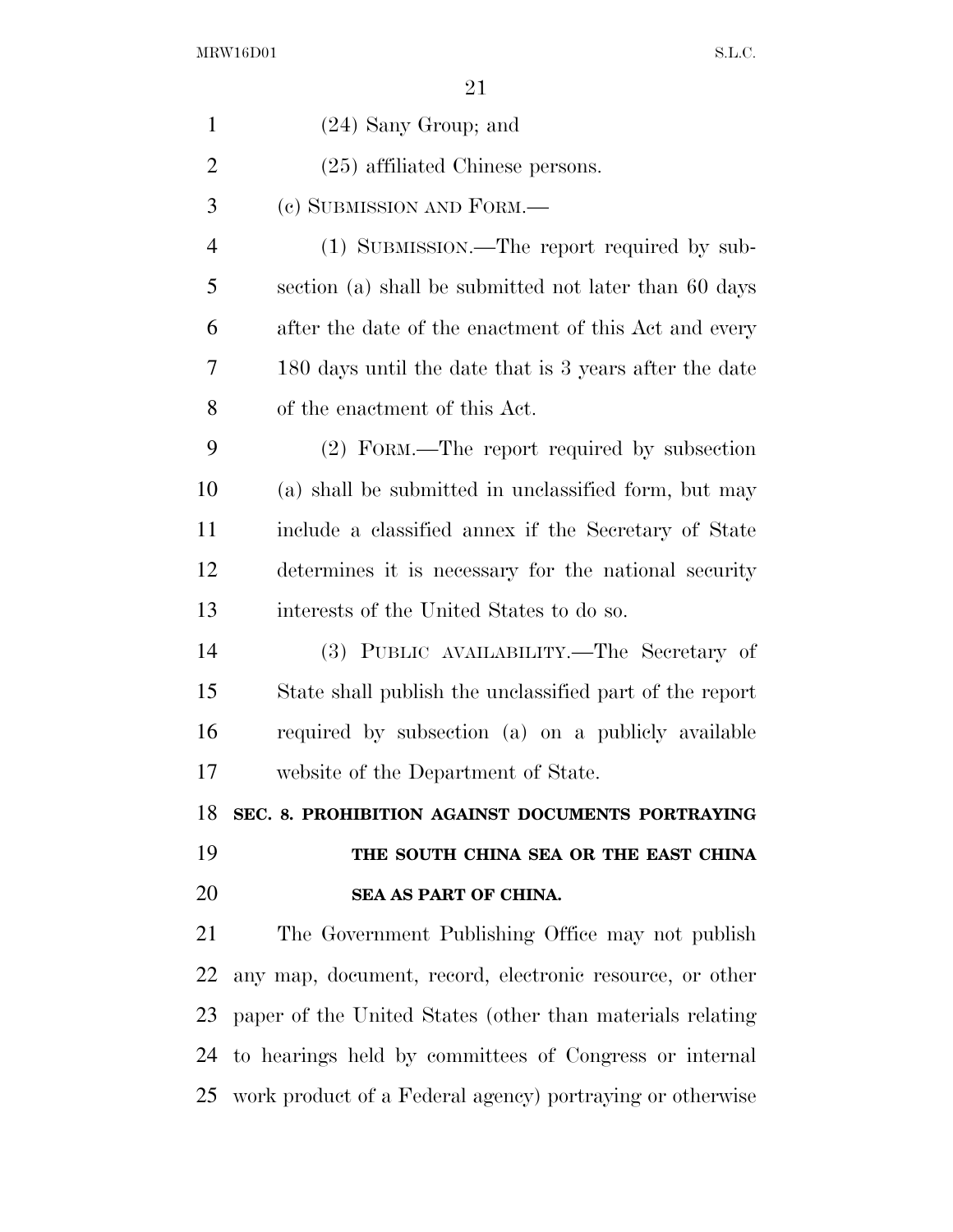indicating that it is the position of the United States that the territory or airspace in the South China Sea contested by one or more members of the Association of Southeast Asian Nations or the territory or airspace of areas of the East China Sea administered by Japan is part of the terri-tory or airspace of the People's Republic of China.

## **SEC. 9. PROHIBITION ON FACILITATING CERTAIN INVEST- MENTS IN THE SOUTH CHINA SEA OR THE EAST CHINA SEA.**

 (a) IN GENERAL.—No United States person may take any action to approve, facilitate, finance, or guar- antee any investment, provide insurance, or underwriting in the South China Sea or the East China Sea that in- volves any person with respect to which sanctions are im-posed under section 6(a).

 (b) ENFORCEMENT.—The Secretary of the Treasury, in consultation with the Secretary of State, is authorized to take such actions, including the promulgation of such rules and regulations, as may be necessary to carry out the purposes of this section.

 (c) PENALTIES.—The penalties provided for in sub- sections (b) and (c) of section 206 of the International Emergency Economic Powers Act (50 U.S.C. 1705) shall apply to a person that violates, attempts to violate, con-spires to violate, or causes a violation of regulations pre-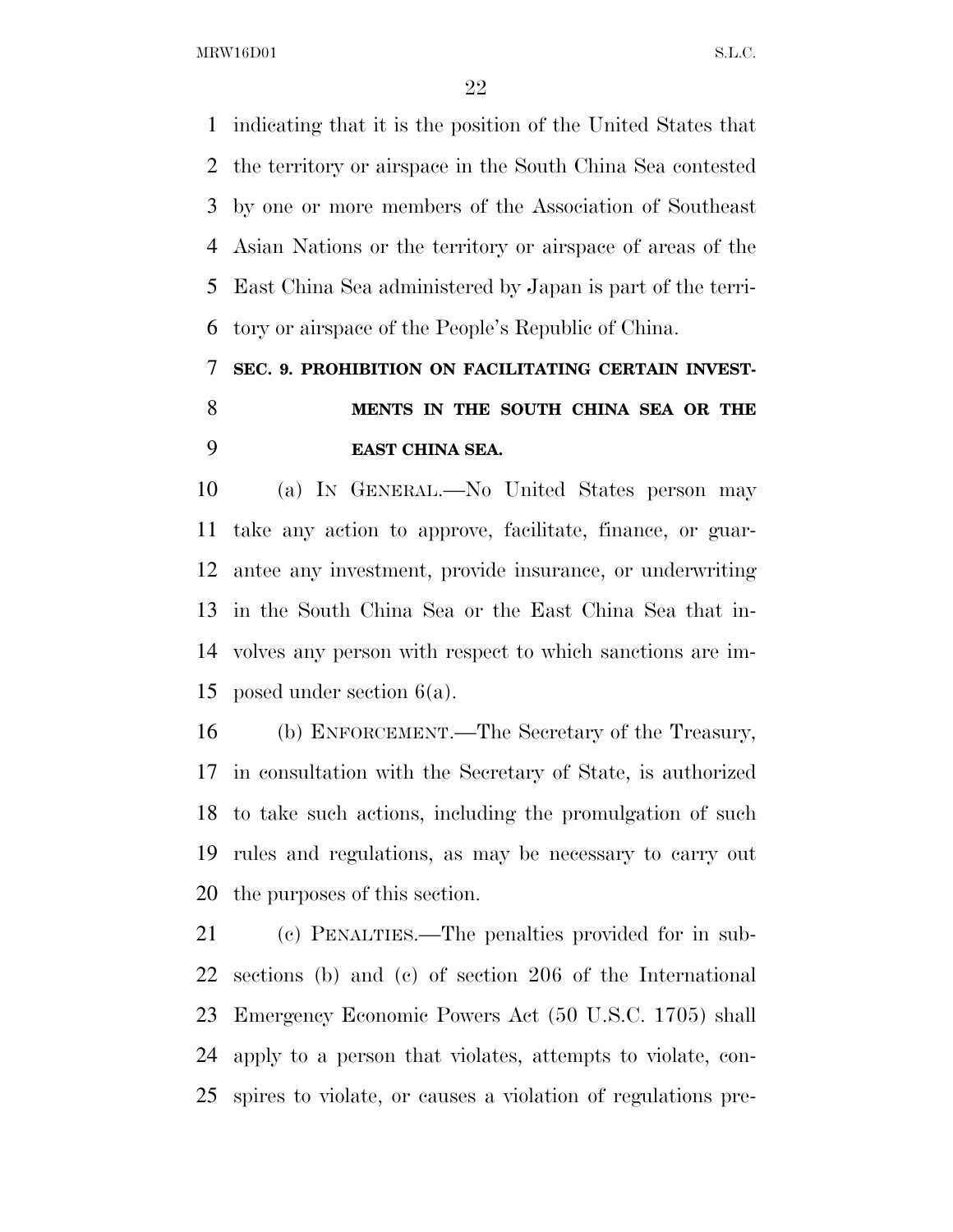scribed under this section to the same extent that such penalties apply to a person that commits an unlawful act described in subsection (a) of such section 206.

 (d) EXCEPTION.—Subsection (a) shall not apply with respect to humanitarian assistance, disaster assistance, or emergency food assistance.

### **SEC. 10. DEPARTMENT OF JUSTICE AFFIRMATION OF NON-RECOGNITION OF ANNEXATION.**

 In any matter before any United States court, upon request of the court or any party to the matter, the Attor- ney General shall affirm the United States policy of not recognizing the de jure or de facto sovereignty of the Peo- ple's Republic of China over territory or airspace contested by one or more members of the Association of Southeast Asian Nations in the South China Sea or the territory or airspace of areas of the East China Sea administered by Japan.

 **SEC. 11. NON-RECOGNITION OF CHINESE SOVEREIGNTY OVER THE SOUTH CHINA SEA OR THE EAST CHINA SEA.** 

 (a) UNITED STATES ARMED FORCES.—The Sec- retary of Defense may not take any action, including any movement of aircraft or vessels that implies recognition of the sovereignty of the People's Republic of China over territory or airspace contested by one or more members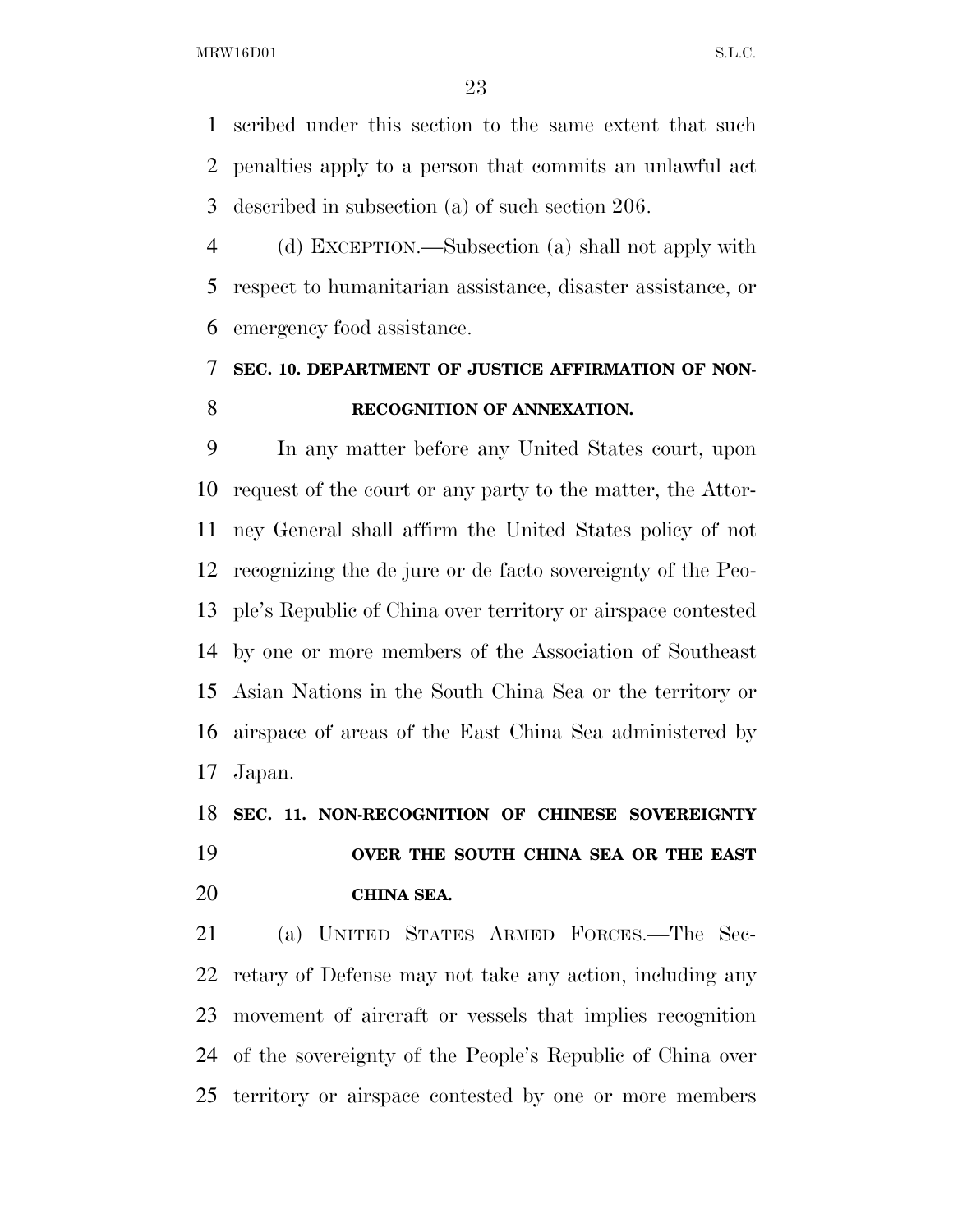of the Association of Southeast Asian Nations in the South China Sea or the territory or airspace of areas of the East China Sea administered by Japan.

 (b) UNITED STATES FLAGGED VESSELS.—No vessel that is issued a certificate of documentation under chapter 121 of title 46, United States Code, may take any action that implies recognition of the sovereignty of the People's Republic of China over territory or airspace contested by one or more members of the Association of Southeast Asian Nations in the South China Sea or the territory or airspace of areas of the East China Sea administered by Japan.

 (c) UNITED STATES AIRCRAFT.—No aircraft oper- ated by an air carrier that holds an air carrier certificate issued under chapter 411 of title 49, United States Code, may take any action that implies recognition of the sov- ereignty of the People's Republic of China over territory or airspace contested by one or more members of the Asso- ciation of Southeast Asian Nations in the South China Sea or the territory or airspace of areas of the East China Sea administered by Japan.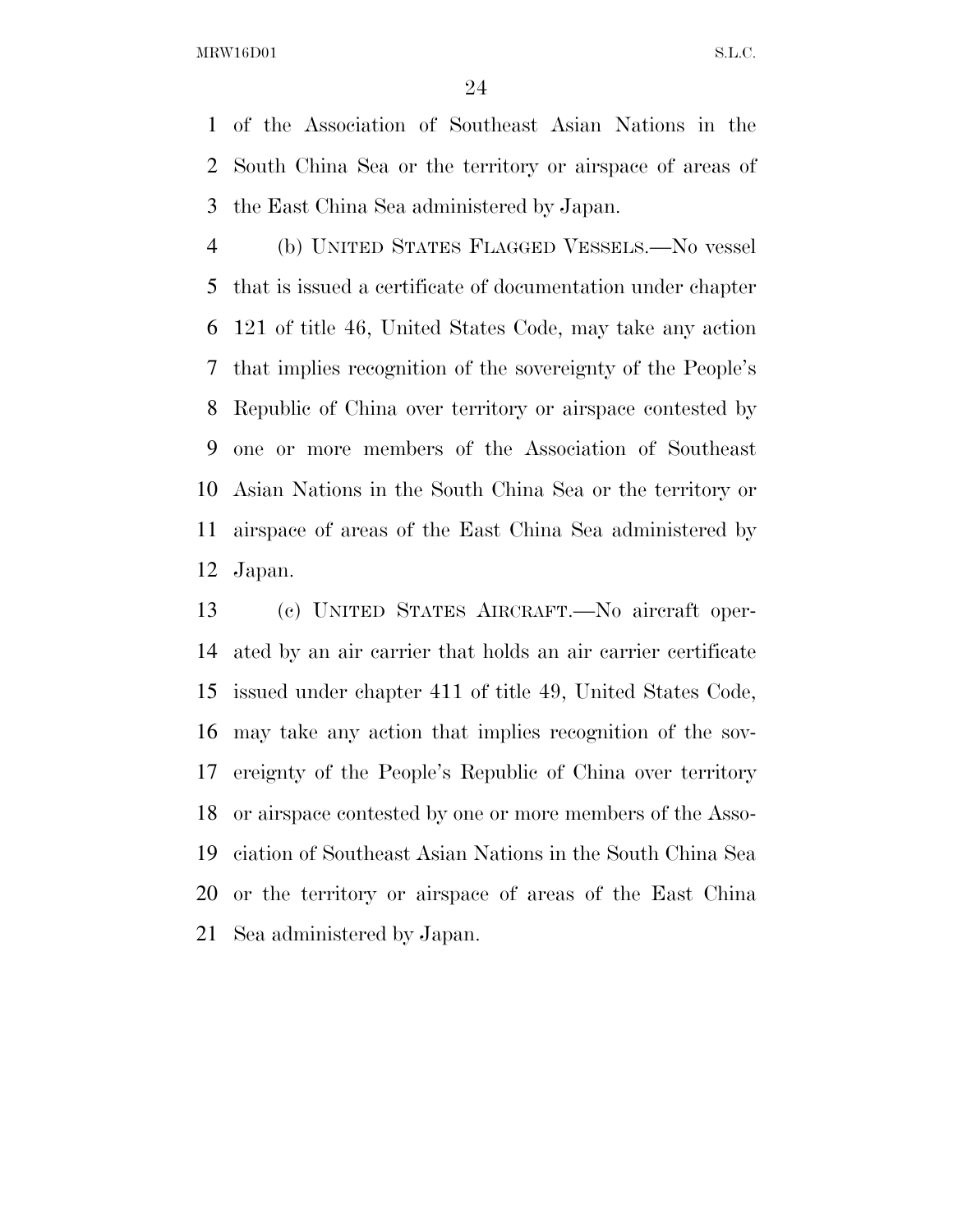|               | 1 SEC. 12. PROHIBITION ON CERTAIN ASSISTANCE TO COUN- |
|---------------|-------------------------------------------------------|
|               | TRIES THAT RECOGNIZE CHINESE SOV-                     |
| $\mathcal{R}$ | EREIGNTY OVER THE SOUTH CHINA SEA OR                  |
|               | THE EAST CHINA SEA.                                   |

 (a) PROHIBITION.—Except as provided by subsection (c), no amounts may be obligated or expended to provide foreign assistance to the government of any country iden-tified in a report required by subsection (b).

(b) REPORT REQUIRED.—

10 (1) IN GENERAL.—Not later than 60 days after 11 the date of the enactment of this Act, and every 180 days thereafter until the date that is 3 years after such date of enactment, the Secretary of State shall submit to the appropriate congressional committees a report identifying each country that the Secretary determines recognizes, after the date of the enact- ment of this Act, the sovereignty of the People's Re- public of China over territory or airspace contested by one or more members of the Association of Southeast Asian Nations in the South China Sea or the territory or airspace of areas of the East China Sea administered by Japan.

 (2) FORM.—The report required by paragraph (1) shall be submitted in unclassified form, but may include a classified annex if the Secretary of State